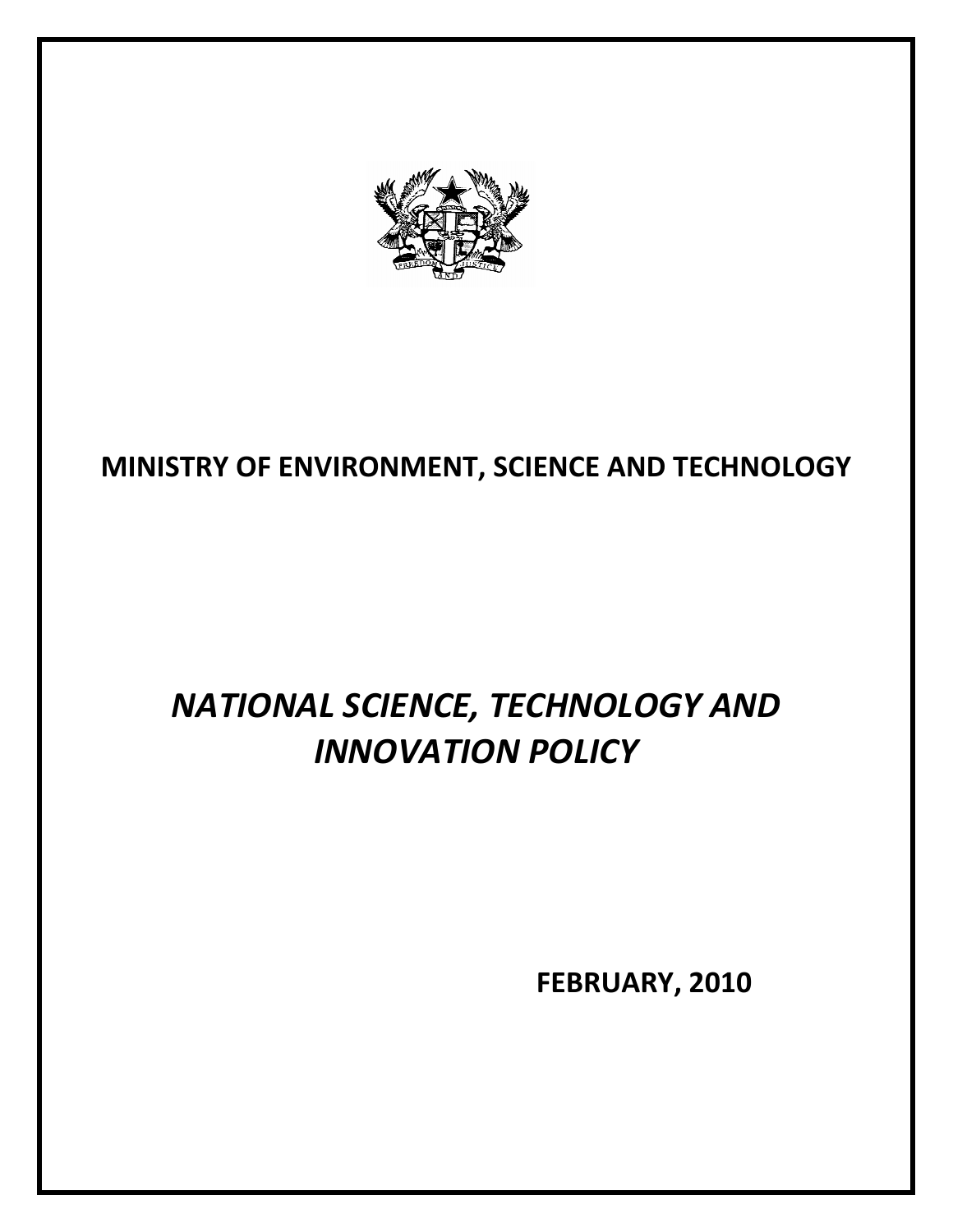#### **FOREWORD**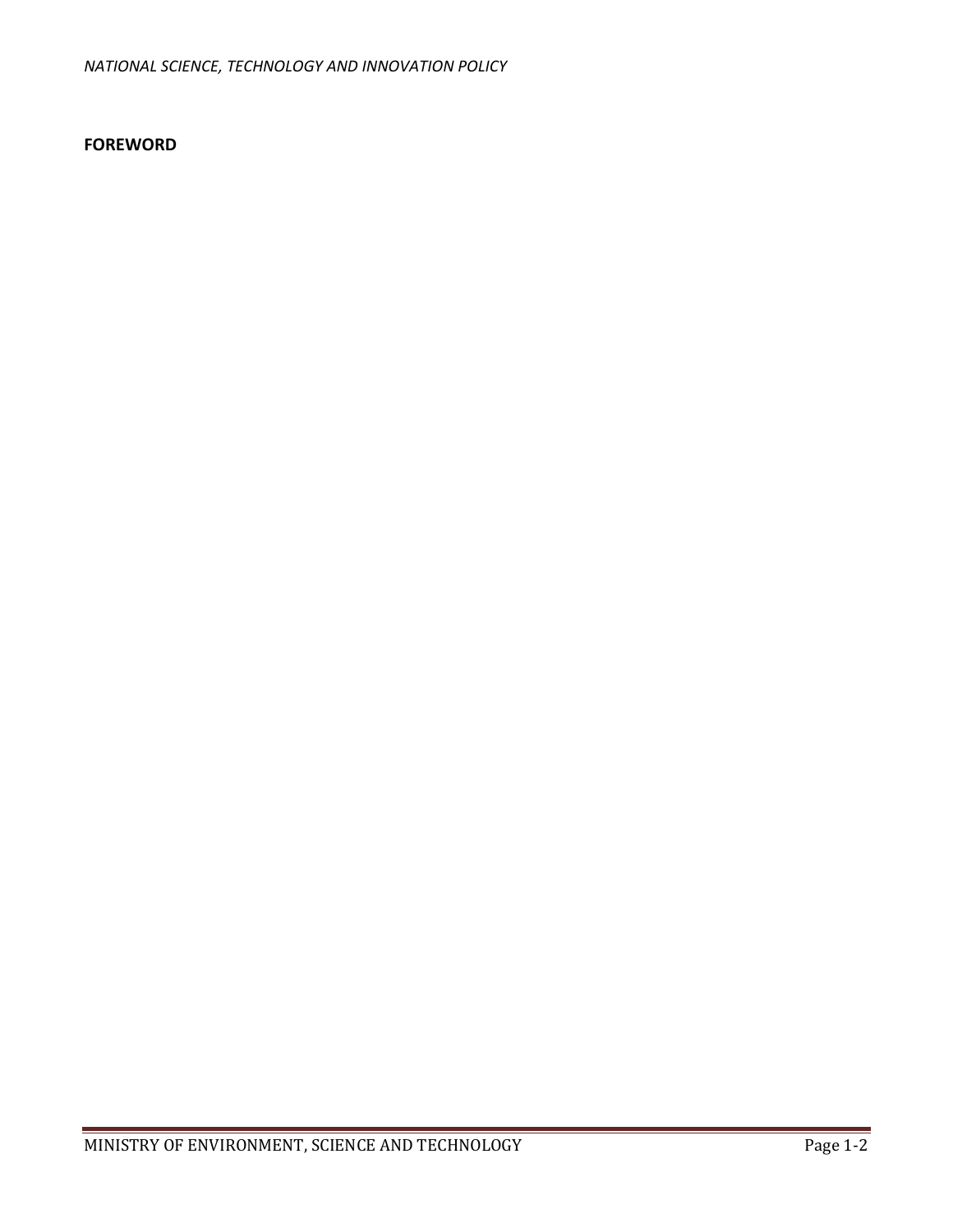# **TABLE OF CONTENTS**

|    |                |                                                                                                  | $1 - 5$  |
|----|----------------|--------------------------------------------------------------------------------------------------|----------|
|    | 1.             |                                                                                                  | $1 - 8$  |
|    | 1.1            |                                                                                                  | $1 - 8$  |
|    | 1.2            | Existing Institutional Arrangements for Science, Technology and Innovation _______________ 1-11  |          |
|    | 1.3            |                                                                                                  |          |
|    | 1.4            | Justification for Science, Technology and Innovation Policy_________________________________1-13 |          |
| 2. |                |                                                                                                  |          |
|    | 2.1            |                                                                                                  |          |
|    | 2.2            |                                                                                                  |          |
|    | 2.2.1          |                                                                                                  |          |
|    | 2.2.2<br>2.2.3 |                                                                                                  |          |
|    | 2.3            |                                                                                                  |          |
| 3. |                | CHAPTER: SECTOR-SPECIFIC POLICIES AND MEASURES TO APPLY STI __________________________ 3-19      |          |
|    | 3.1            |                                                                                                  |          |
|    | 3.2            |                                                                                                  |          |
|    | 3.3            |                                                                                                  |          |
|    | 3.4            |                                                                                                  |          |
|    | 3.5            |                                                                                                  |          |
|    | 3.6            |                                                                                                  |          |
|    | 3.7            |                                                                                                  |          |
|    | 3.8            |                                                                                                  |          |
|    | 3.9            | Natural Resources (Land, Minerals, Water, Oil, Gas, Wildlife, Etc.), [1001] [2010] 2-26          |          |
|    | 3.10           |                                                                                                  |          |
|    | 3.11           |                                                                                                  | $3 - 27$ |
|    | 3.12           |                                                                                                  | $3 - 28$ |
|    | 3.13           |                                                                                                  |          |
|    | 3.14           |                                                                                                  |          |
|    | 3.15           |                                                                                                  |          |
|    | 3.16           |                                                                                                  |          |
|    | 3.17           |                                                                                                  |          |
|    |                |                                                                                                  |          |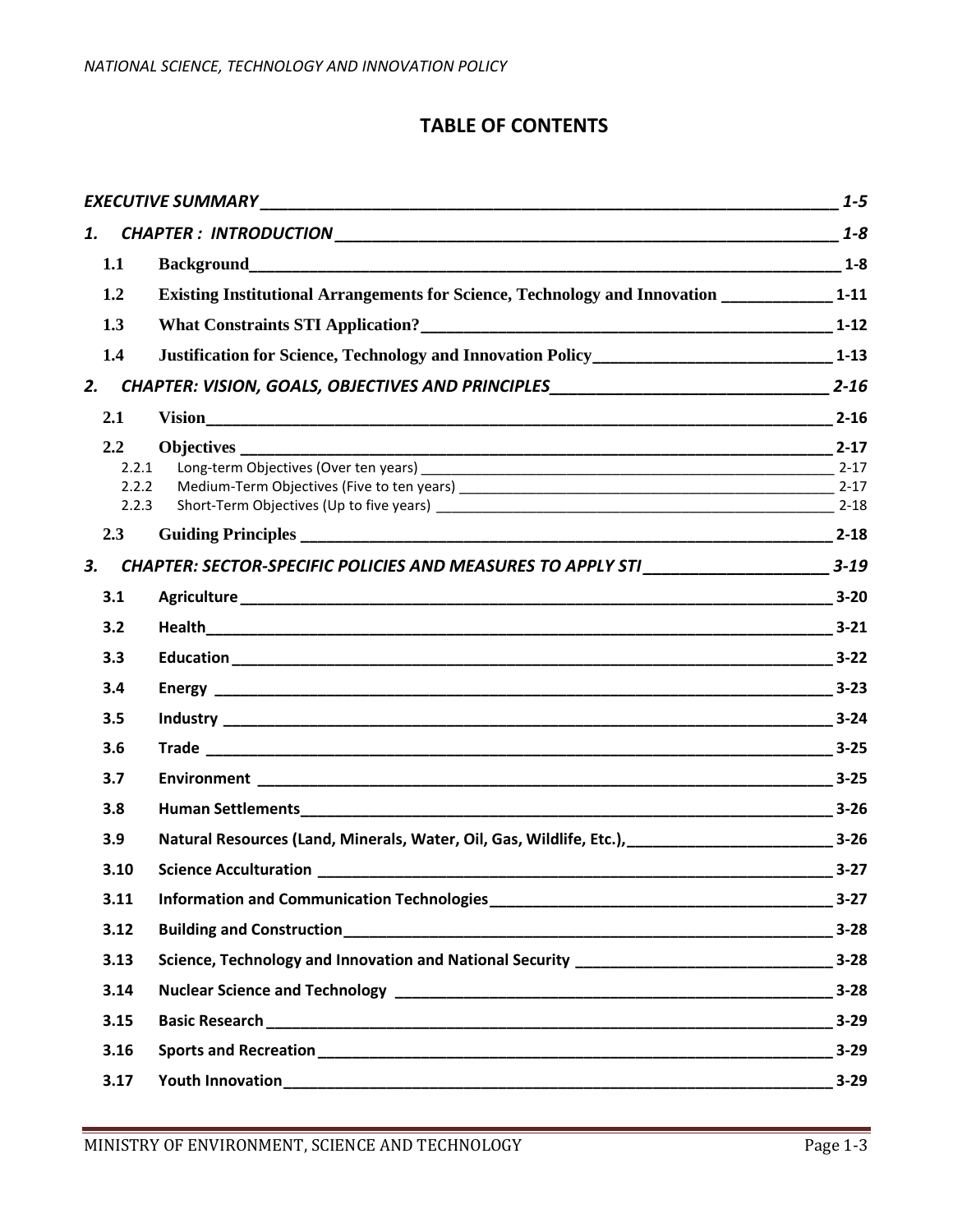| 3.18 |                                                                                                      | $3 - 30$ |
|------|------------------------------------------------------------------------------------------------------|----------|
| 3.19 |                                                                                                      | $3 - 30$ |
| 4.   | CHAPTER : MANAGING SCIENCE, TECHNOLOGY AND INNOVATION POLICY____________________                     | $4 - 31$ |
| 4.1  |                                                                                                      | $4 - 31$ |
| 4.2  | The Policy, Planning, Monitoring and Evaluation Directorate___________________________________4-32   |          |
| 4.3  | Measuring the Performance of Science, Technology and Innovation____________________________4-34      |          |
| 4.4  | Promoting the Development and Utilization of STI Capabilities_________________________________4-34   |          |
| 4.5  |                                                                                                      |          |
| 4.6  | Strengthening National Engineering Design and Production Capacity __________________________4-35     |          |
| 4.7  | Strengthening the Protection of Intellectual and Innovative Property Rights ____________________4-35 |          |
| 4.8  | Promoting participation of Women in Science and Technology _______________________________4-35       |          |
| 4.9  | Promoting International and Local Co-operation and Linkages ________________________________4-36     |          |
| 4.10 |                                                                                                      |          |
| 5.   | CHAPTER: MECHANISMS FOR FINANCING STI DEVELOPMENT ___________________________5-37                    |          |
| 5.1  |                                                                                                      |          |
| 5.2  |                                                                                                      |          |
| 5.3  |                                                                                                      |          |
|      | APPENDIX 1 – THE STI ORGANISATIONAL FRAMEWORK IN GHANA _________________________5-39                 |          |
|      | APPENDIX II - SCIENCE AND TECHNOLOGY SUPPORT AND PROMOTION INSTITUTIONS ________                     | $5 - 40$ |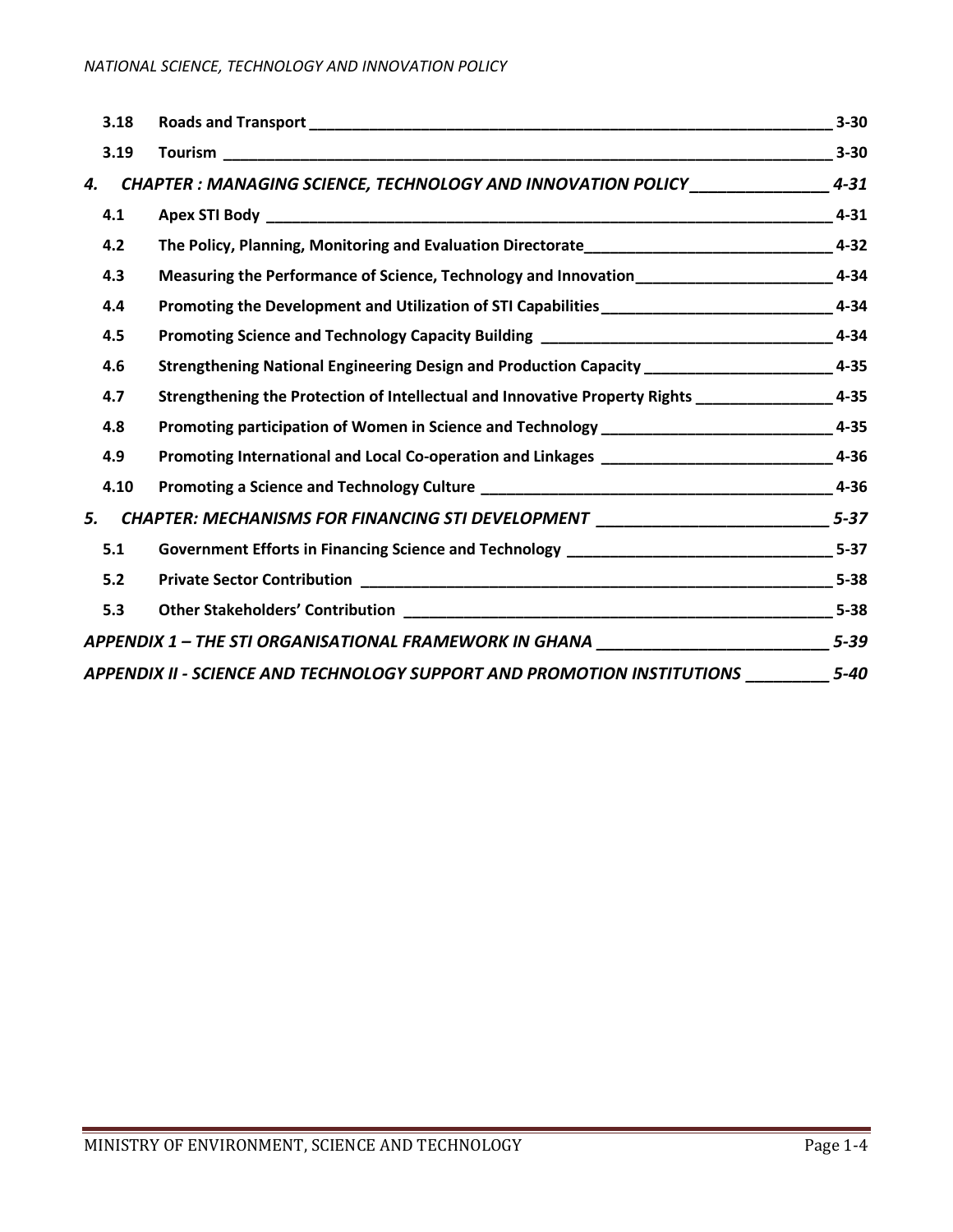# **EXECUTIVE SUMMARY**

#### **Introduction**

At the dawn of independence in 1957, Ghana nursed the dream of rapid social and economic development using knowledge and tools derived from Science and Technology (S & T). In spite of the post-independence push to create much of the current S & T capacity, there has not been much progress in ensuring that Science, Technology and Innovation drove socio-economic activities. The vision which drove the passion for science-led development considerably waned after the fall of the first nationalist government of Dr. Kwame Nkrumah in 1966. Also lacking has been the absence of a definitive and prescriptive National STI policy to define the vision, goals, objectives and priorities for investment in STI. Such a policy would have committed government, public and private sector organizations, as well as science and technology institutions to targets for production, processing, research and development (R&D) and innovation.

A Science and Technology (S&T) policy document was adopted by cabinet in 2000. In 2001 a working document on the management of science and technology policy was prepared. This was not advanced into implementation. A significant move was made in 2004 to showcase science and technology as a major tool for development when a high profile conference was convened. Dubbed as the First National Forum on Research, Science and Technology (March 2004) the President and his ministers were present. It promised much in enthusiasm for science and technology and closed with a communiqué which spelt out specific activities for implementation. Science and Technology policy implementation however suffered a setback when the sector Ministry of Environment, Science and Technology was dissolved in 2006. The science portfolio was absorbed by the Ministry of Education which became the Ministry of Education, Science and Sports. During the intervening eight years after 2000, ICT education and training, however, received a boost when the Kofi Annan Centre of Excellence for ICT was launched. It is in the context of the above that this Draft National Science, Technology and Innovation Policy was crafted for adoption. It has benefited from earlier documents and was reviewed by a cross section of the science and technology community including social scientists. Unlike previous documents the concept of innovation is strongly welded into the new framework of actions, policies and programmes to apply science and technology to achieve social and economic objectives.

#### **Vision, Goals, Objectives**

Ghana's ambition to become a middle–income country requires a vision of development which fully applies and integrates STI into national development strategies to harness fully the nation's total science and technology capacity to achieve national objectives for poverty reduction, competitiveness of enterprises, sustainable environmental management and industrial growth. Specific objectives are among others to: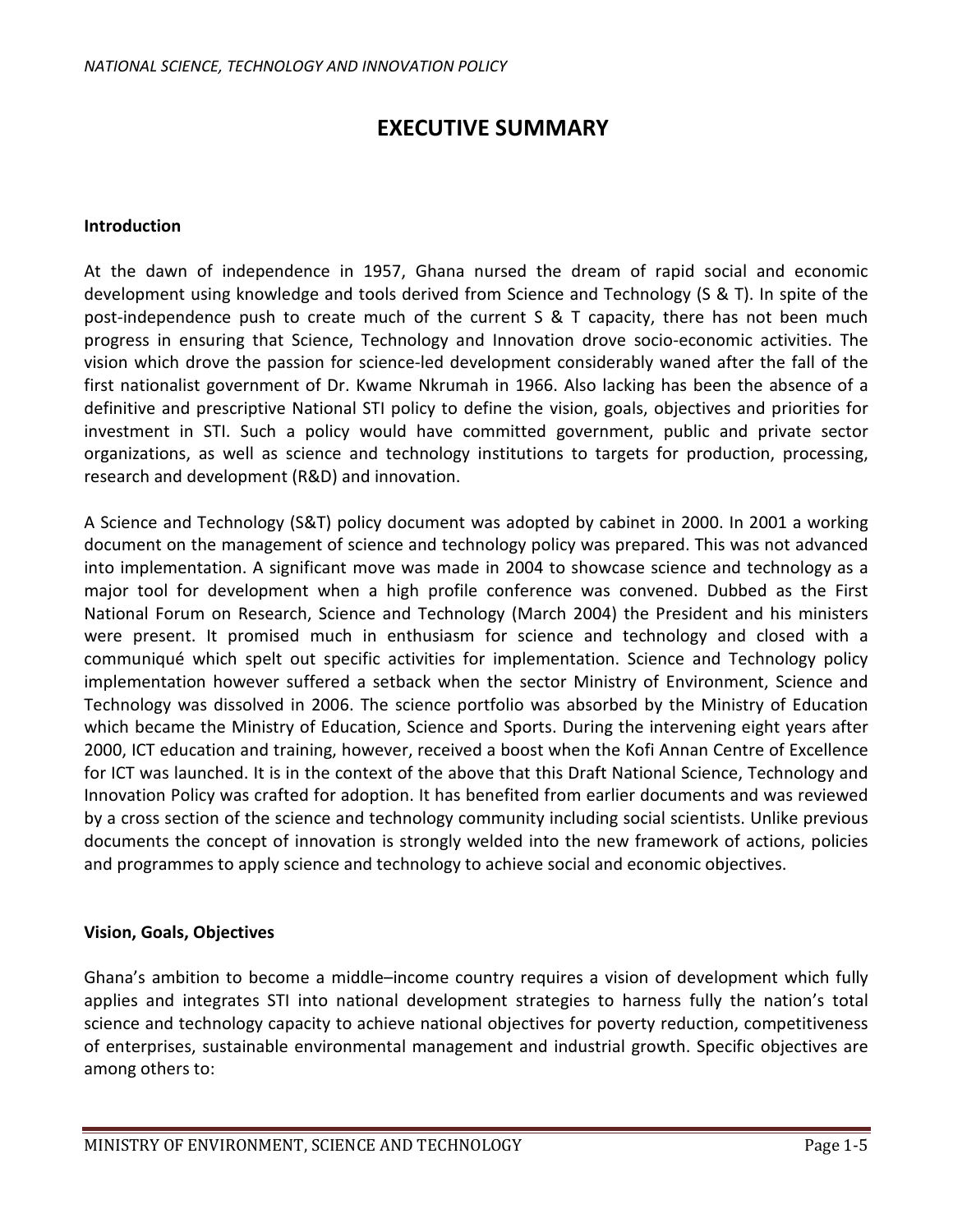facilitate mastering of scientific and technological capabilities;

provide the framework for inter-institutional efforts in developing STI and programmes in all sectors of the economy to provide the basic needs of the society;

create the conditions for the improvement of scientific and technological infrastructure for research and development and innovation.

The policy will be driven on the principles of relevance, realism, cost-effectiveness, synergy and partnership.

#### **Sector-Specific Policy Strategies**

The principal thrust of the National Science, Technology and Innovation Policy is to ensure that science and technology drives all sectors of the economy. In order to achieve these objectives, sectoral policies, programmes and strategies would be implemented on the basis of the overall National Science, Technology and Innovation Policy. Sectoral policies in Agriculture, Health, Education, Environment, Energy, Trade, Industry, Natural Resources, Human Settlements and Communications shall be driven by sector-specific science and technology programmes and activities. This policy document highlights some specific activities and programmes of individual sectors.

#### **Management of Science, Technology and Innovation Policy**

The Ministry of Environment, Science and Technology will have the responsibility for the Science, Technology, and Innovation (STI) policy and will manage and implement Government's STI policies. This mandate will be executed through the organizations operating under its auspices and where necessary through other relevant organizations. The cabinet minister as the political head of the ministry would provide the needed leadership to link with other ministries and organizations for STI application and development in the country. The Policy, Planning, Monitoring and Evaluation (PPME) Directorate of the Ministry would be its nerve centre. This is the Directorate responsible for Policy formulation and the development of appropriate strategies for the monitoring and evaluation of these policies. An apex STI body shall be established to ensure strong advocacy for STI in the country, to provide advice to the ministry and the President, and to ensure coordination and harmonization of the nation's STI policy and programs. This body would serve as a Think Tank with representation from the Ghana Academy of Arts and Science, the CSIR, the faculties of science and engineering and technology, professional science and technology-based associations to provide the STI oversight and advice for policy formulation.

#### **Financing S&T**

Government would take stock of the inadequacy of the funding which had handicapped the country's progress in the past and would accordingly boost public expenditure in STI to achieve the ends of the renewed vision to use science and technology as the major drivers for economic growth. Government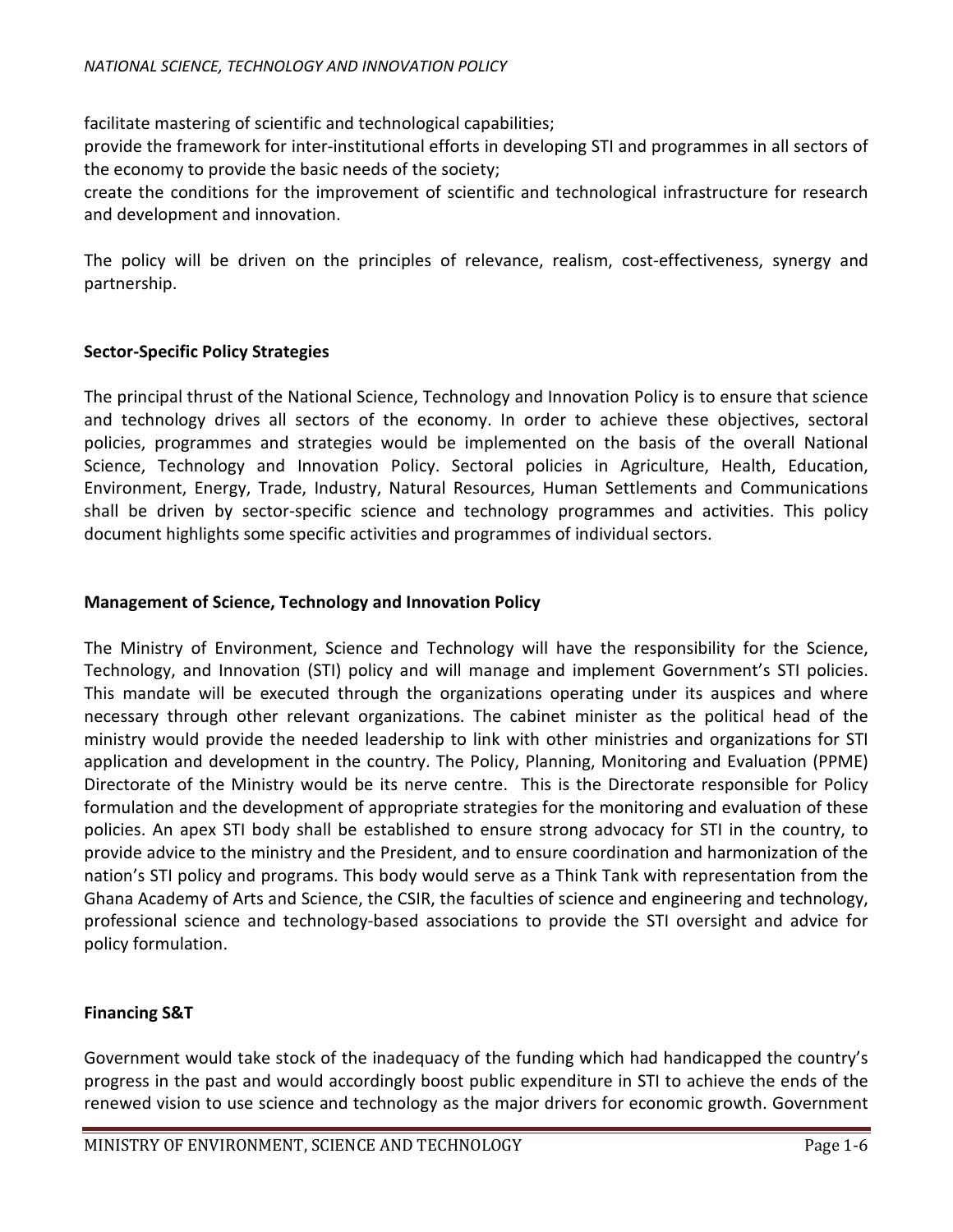would make appropriate arrangements for financing the science and technology development and delivery system. To ensure the availability of funds at all times to meet the demands of innovation, Government will among other things:

- take stock of all existing funding lines established to support development in science and technology and industry with the aim of streamlining them to achieve economies in their operations;
- strengthen and modify the National Science and Technology Foundation to incorporate support for innovation in its sphere of operations;
- accelerate the allocation of a minimum of 1% of the Gross Domestic Product (GDP) to support the science and technology sector;
- institute an attractive tax incentive mechanism for contributors to the instituted funds or directly to R&D activities, but in such a way as not to erode the national tax base.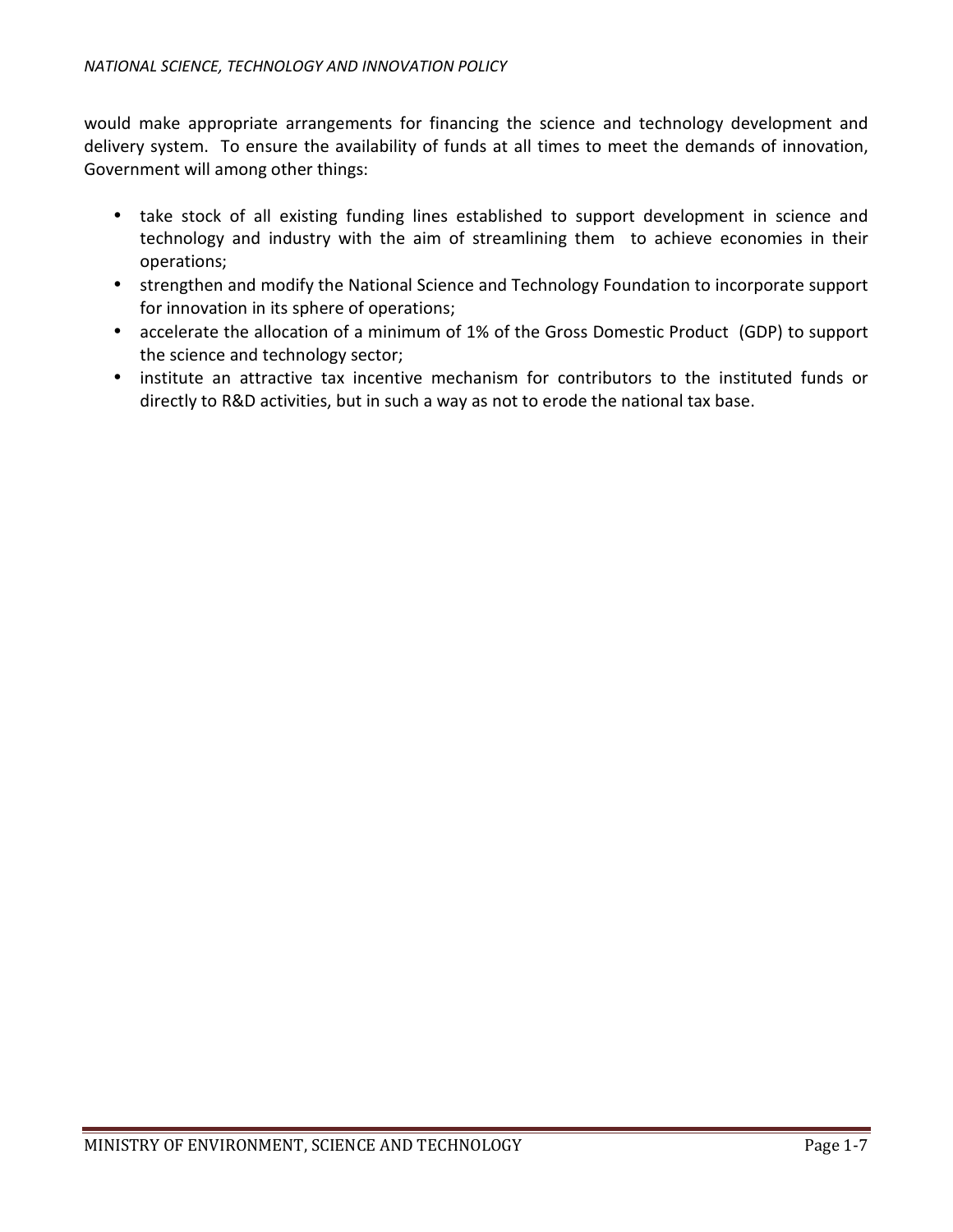# **1. CHAPTER: INTRODUCTION**

Ghana as a typical developing country has several development challenges to grapple with. In agriculture, industry, health, environment and all other sectors, there are challenges militating against the improvement of the society and the quality of life for all people living in Ghana. Attaining the development vision is not impossible. However, the first and foremost step is harnessing Science, Technology and Innovation to address the development challenges. To enable a constructive and structured harnessing of STI, the National Science, Technology and Innovation policy is being formulated taking into account the social and economic context and the imperatives of Ghana's development.

# **1.1 Background**

Science and Technology are perceived the world over as major tools for rapid social and economic development. The more industrialized countries of the world applied science and technology to develop their economies. China, South Korea, India, Malaysia and Singapore, and a few other countries followed their footsteps and have also successfully applied science and technology to transform their economies. The very rapid economic transformation that has taken place in the Republic of Korea, for example, in contrast to Ghana is generally attributed to Korea's greater success in acquiring and using the knowledge and innovation based on science and technology. Yet at the dawn of independence in 1957, Ghana also nursed the dream of rapid social and economic development using knowledge and tools derived from S and T. In a speech which the founding Prime Minister of Ghana, Dr. Kwame Nkrumah, delivered at the last meeting of the old legislative assembly on the 5th of March, 1957 he spelt out a clear vision of rapid development based on the application of S & T. He said:

"Our whole educational system must be geared to producing a scientifically-technically minded people. Because of the limitations placed on us, we have to produce, of necessity, a higher standard of technical education than is necessary in many of the most advanced countries of the Western world … I believe that one of the most important services which Ghana can perform for Africa is to devise a system of education based at its university level on concrete studies of the problems of the tropical world. The University will be the coordinating body for education research, and we hope that it will eventually be associated with Research Institutes dealing with agriculture, biology, and the physical and chemical sciences which we hope to establish …" (McWilliam & Kwamena-Poh, 1975:94) cited by Kwame Akyeampong (2007).

This vision drove the impressive S & T institutions that sprang up within a few years after independence. Among these were: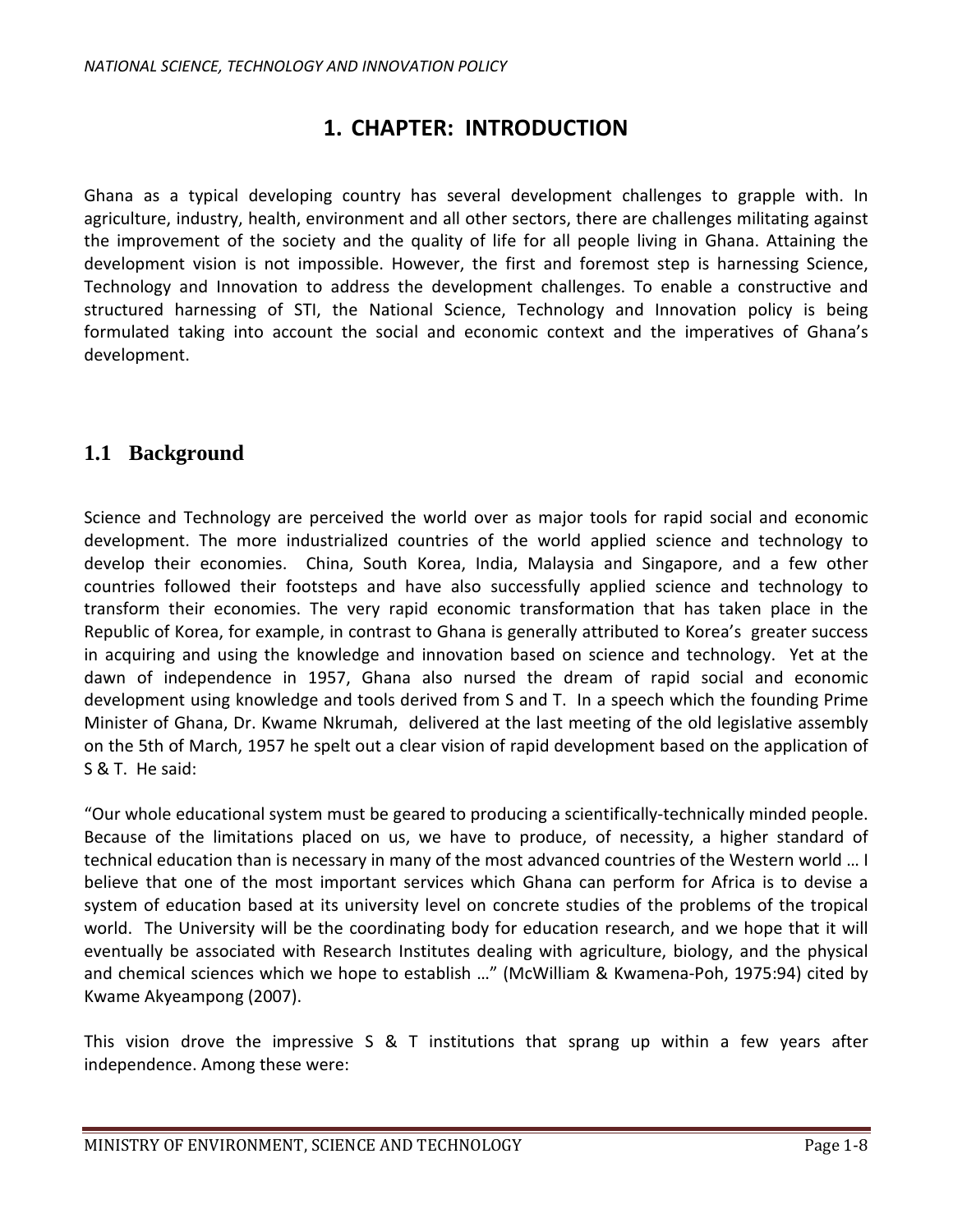A National Research Council established in 1958 to operate full-time science research institutes to study and develop appropriate technologies;

A Ghana Academy of Learning, a learned society, established in 1959 became the Ghana Academy of Sciences in 1961; and

In 1963 the National Research Council merged with the Academy which assumed responsibility for ten full time research institutes and projects whose programmes were directly related to the nation's economic and social development.

The President at the Fourth Anniversary of the Ghana Academy of Sciences again stressed the critical role science and technology play in socio-economic development as follows:

*"We believe not only in pure research as a legitimate endeavor, but we also attach great importance to applied research. Modern science has taught us enough, and has already given us enough, to be able to tackle our agricultural, industrial and economic problems. ….Only the mastery and unremitting application of science and technology can guarantee human welfare and human happiness." (See Obeng, 1997, p. 309<sup>1</sup> )* 

In 1966, following the overthrow of Dr. Nkrumah, changes were made to the Academy which was designated the Ghana Academy of Arts and Sciences (GAAS). The research institutes were placed under a new body termed the Council for Scientific and Industrial Research (CSIR) which in its present form was re-established in 1996 with thirteen (13) Research Institutes.

 Over the years more scientific and technological institutions were established. These include the Ghana Atomic Energy Commission, Environmental Protection Agency, Noguchi Memorial Institute for Medical Research, the Ghana Standards Board, etc.

Alongside the research establishments and government agencies and central to their functioning are the universities which perform the important task of training the high level human resource to run and manage them. The University of Ghana began in 1948, as the University College of the Gold Coast. The Kwame Nkrumah University of Science and Technology began as the Kumasi College of Science and Technology in 1951. The University of Cape Coast started in 1961. As of 2009, Ghana has seven public universities, and 25 small private universities. With that number of universities as well as ten polytechnics, and over 500 senior high schools, 23 technical institutes, and a large informal sector where most artisanal skills training take place, Ghana can be said to have a substantial education and training capacity for human resource development in S & T. Inadequate staffing, laboratory and workshop facilities have however limited the capacity of all these education and training institutions to produce the quantity and quality of high level scientists and technologists, middle level technicians and artisans.

With the creation of the Ministry of Environment, Science and Technology in the third republic, which began as the Ministry of Industry, Science and Technology, the promotion, management, coordination

l

<sup>&</sup>lt;sup>1</sup> Samuel Obeng (1997) "The Academy of Sciences Dinner", Selected Speeches of Kwame Nkrumah Vol. 2, Centenary Edition, Afram Publications (Ghana) Ltd., Accra, pp. 307 – 321.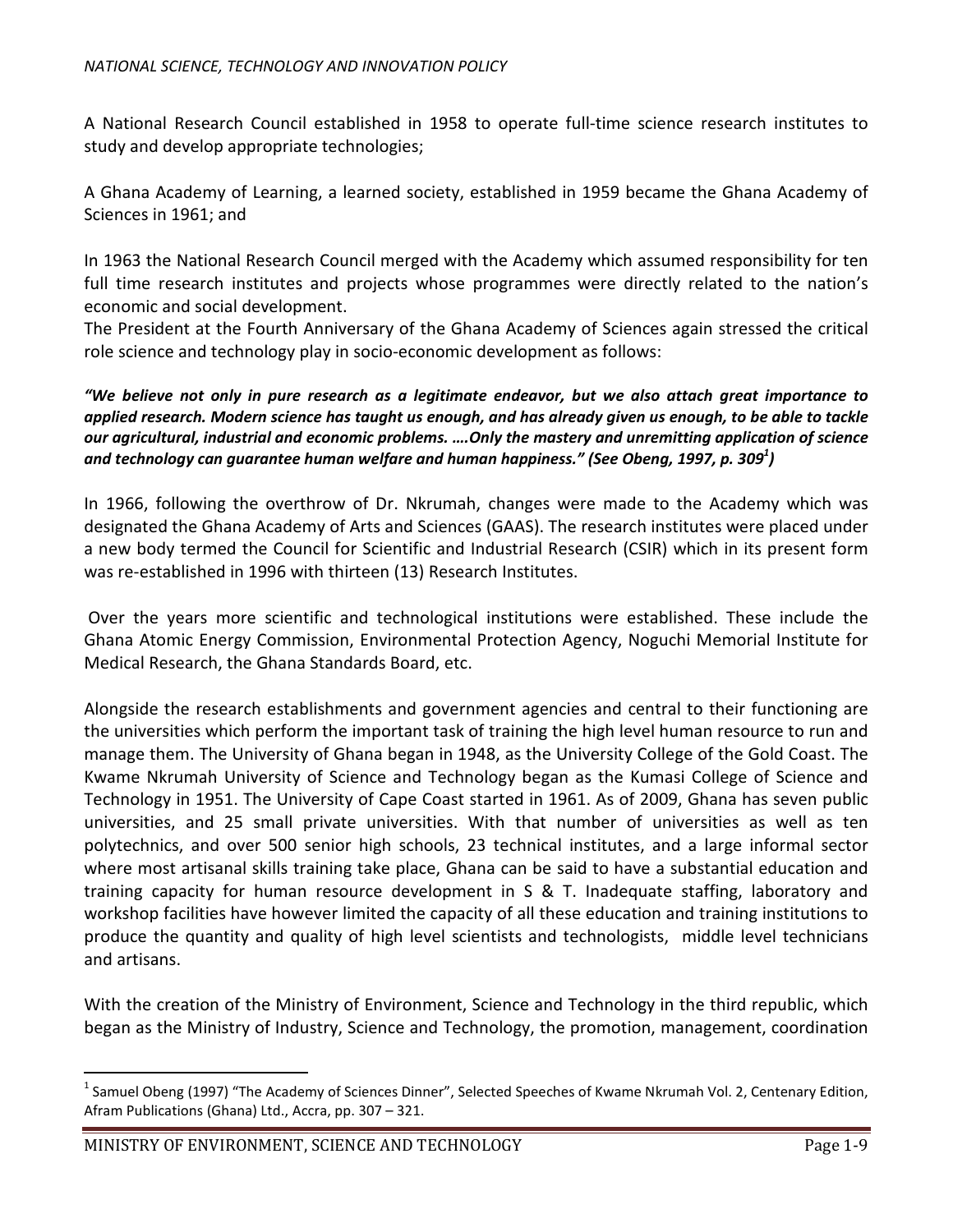and harmonization of S & T policies and institutions were finally placed in the mainstream of Ghana's government machinery.

However, the premium placed on science and technology as the main drivers of development has not been high in the eyes of policy makers and managers of the nation's resources. The proportion of the nation's budget allocated to science, technology and innovation has been low. It has fluctuated between 0.3% and 0.5% of the Gross Domestic Product (GDP). This is well below the target of 1% of the country's GDP prescribed at the Summit of African Heads of State of the Organization of African Unity (OAU) in 1980 under the Lagos Plan of action and adopted by the African Union (AU) as a critical means of realizing the goals and objectives of the New Partnership for Africa's Development (NEPAD). Korea, Singapore and Taiwan have spent as much as 2% of GDP on S & T. Also without industries to use the talents and skills of bright young men and women who opt for science at school their attraction is for medicine and related disciplines rather than the pure sciences of physics, mathematics, chemistry and biology. The situation is even worse with respect to the middle level professionals and technicians who are needed to keep industries and other technological systems functioning.

Thus in spite of the post-independence push to create the current S & T capability, Ghana has not made as much progress as countries in South East Asia whose levels of development were not higher than Ghana's at the dawn of independence. Ghana has not had a definitive and prescriptive National Science, Technology and Innovation (STI) policy document to define policy directions for various sectors of the economy and associated prioritized investments. Though a National Science and Technology Policy which provided a broad framework for defining goals and objectives for S & T for socio-economic development was approved in 2000 it did not travel beyond this stage into full implementation. In 2001 a working document on management of science and technology policy was prepared. The convening of the First National Forum on Research, Science and Technology in 2005 brought much with the high level participation from the President and his ministers. It closed with a communiqué which raised high expectations because it spelt out activities and programmes to advance science and technology for development. Science and Technology policy implementation, however, suffered a setback when the sector Ministry of Environment, Science and Technology was dissolved in 2006 and the science portfolio was absorbed by the Ministry of Education which became the Ministry of Education, Science and Sports. However during the intervening eight years after 2000 new institutions for education and training in ICT, such as the Kofi Annan Centre of Excellence for ICT, were established.

More importantly, advances in S&T with wide applications, such as innovations in Information and Communications Technologies (ICT) and Internet applications, as well as emerging trends in Biotechnology, make it imperative for Ghana to review the S&T policy. Also other technologies with great potential such as nanotechnology underscore the need for Ghana to formulate a more comprehensive and vigorous approach to build a more modern scientific and technological capacity.

Meanwhile, competitive pressures on the national economy are enormous. The global trade environment which is dominated by rapidly emerging technologies and processes is gradually becoming threatening to local African enterprises. Climate change and its consequences in terms of food crises and threats to human welfare are affecting Ghana just as it is doing to the entire world ecosystem. However, the opening up of trade opportunities in the global markets in general and the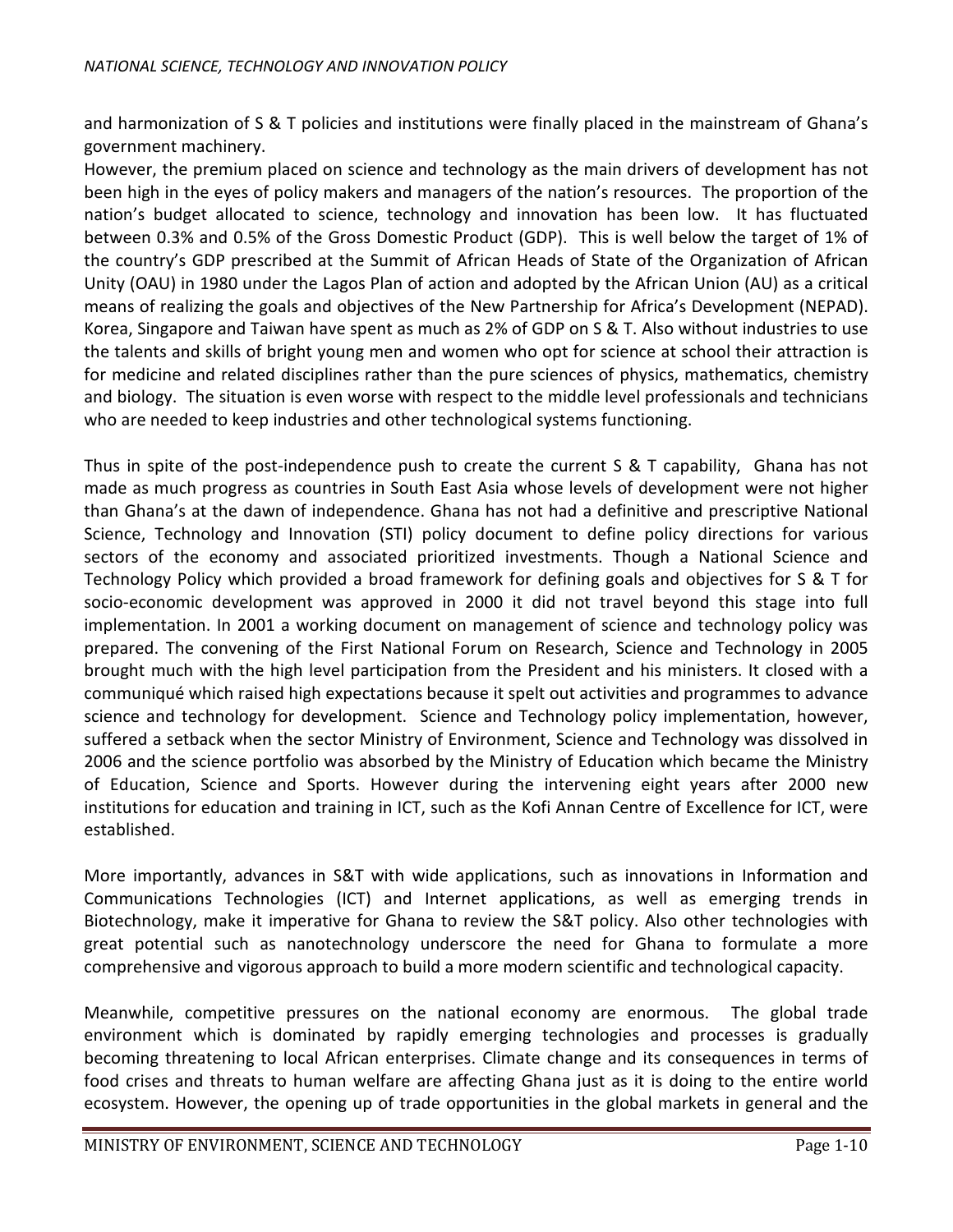mounting requirements of the World Trade Organization Treaty on Technical Barriers to Trade (Uruguay Rounds of Talks) pose both opportunities and risks to the developing economy of the country. Local enterprises can still be competitive in the global trade environment with enhanced innovation and scientific content in their operations in all areas. In this regard, Ghana as a matter of urgency has to make urgent policy decisions to harness STI in the development process.

It is in the context of the above that this Draft National Science, Technology and Innovation Policy was crafted for adoption. It has benefited from earlier documents and was reviewed by a cross section of the science and technology community including social scientists. The policy goals, objectives, approaches and mechanisms to achieve this, have taken account of among other things, investment in infrastructure, education and training, research and development and science acculturation.

Unlike previous documents the concept of innovation is strongly welded into this new framework of actions, policies and programmes to apply science and technology to achieve social and economic objectives. This has come from the realization worldwide that technologies that come from science and engineering are able to bring about desired changes only when they are fully integrated into local systems and practices which may not necessarily have emerged from S & T. Thus the sound application of scientific and technological know-how to effect positive changes have to take into consideration cultural norms and the total world view of the people who would be the users of the new technologies. Innovation therefore connotes these sometimes complex interactions of science, technology and the socio-cultural milieu whose definition and characterization require more than the skills of scientists, engineers and technologists and the advances which come from their insights.

# **1.2 Existing Institutional Arrangements for Science, Technology and Innovation**

Over the years, there have been re-structuring and re-organization of the responsible ministry for STI with the aim of addressing specific developmental challenges. The consensus is strong that the Ministry of Environment, Science and Technology (MEST) which was re-established in January 2009 should be the sector ministry which should be responsible for the management and implementation of Ghana's science and technology policies under the Presidency. This will make the Ministry oversee and coordinate the activities and programmes of the Council for Scientific and Industrial Research (CSIR) with its thirteen research institutes, the Ghana Atomic Energy Commission (GAEC), the Environmental Protection Agency and Town and Country Planning Department, whose primary responsibilities are applied Research and Development (R&D) in Ghana.

As at now the MEST is not linked to sector-specific programmes in the other sector Ministries. This must be corrected.

A major role for the MEST which has so far not been institutionalized is linkage between it and the Ministries of Education; Trade and Industry; Employment and Social Welfare; Communications; Lands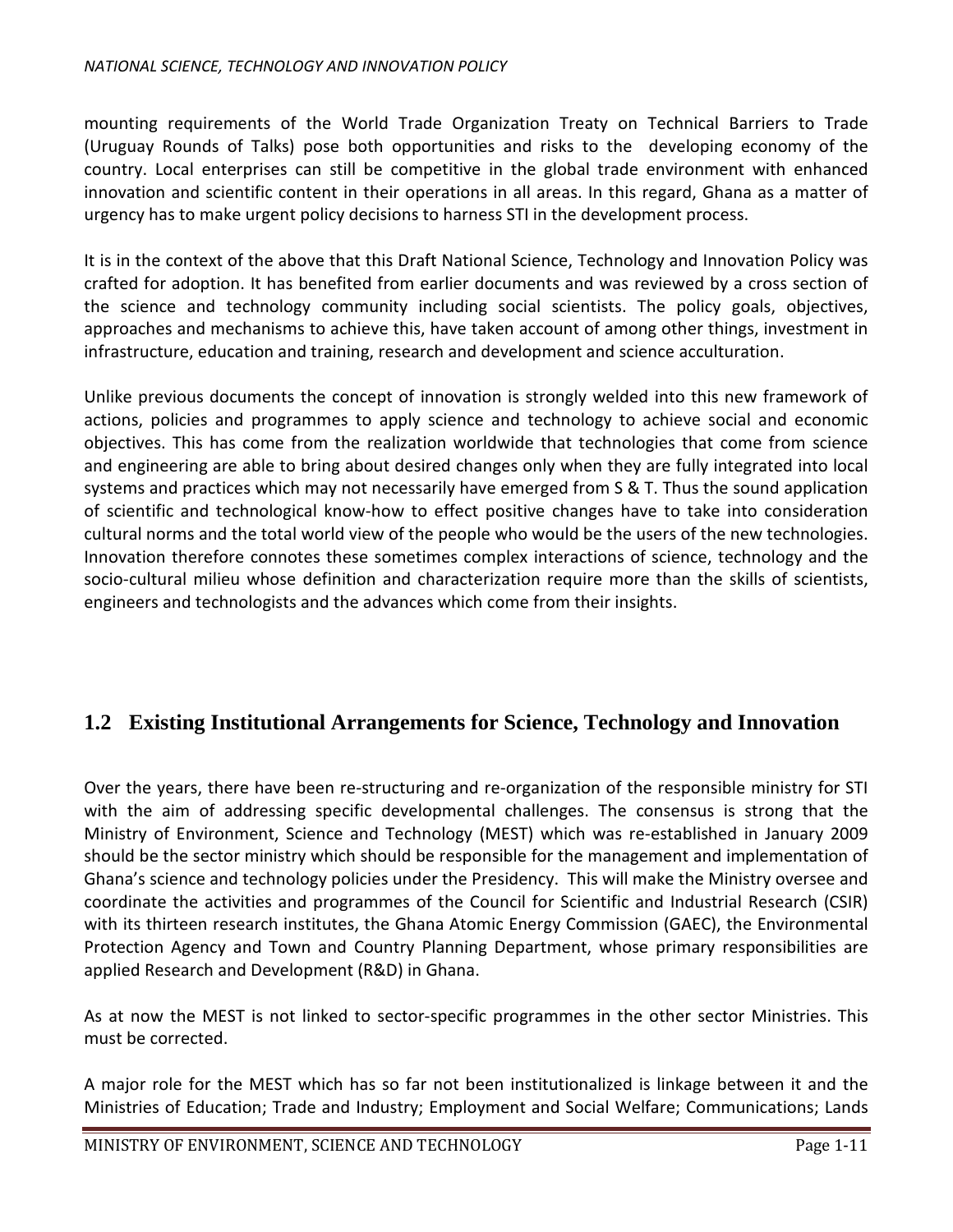#### *NATIONAL SCIENCE, TECHNOLOGY AND INNOVATION POLICY*

and Forestry; etc and indeed all other Ministries to ensure that the educated, trained and skilled human resource in whom the national science, technology and innovation capability resides are available in adequate numbers to achieve national objectives in economic development. An issue of concern and redress is inadequate commitment over the years to train a larger number of scientists, engineers and technologists to sustain the national scientific capability. Ghana also lost many of the trained persons to the brain drain. Unlike other countries use of the Diaspora has not been factored into a national assets utilization plan. One of the contributions towards that should be a national register of skilled Ghanaians abroad. The country needs more than their remittances which have become a major income base for the economy.

A third area of concern for building Ghana's STI capacity is the inadequacy and failure to develop far more the capacity of the universities to educate and train to the level of the PhD larger numbers of scientists and technologists. Universities which are engaged in producing scientific and technological human resource at this level would have the capacity not only to conduct applied R&D but also to conduct basic research that is possible nationally. A National Science, Technology and Innovation Policy must encourage Ghana's scientists and technologists to link up with international research centres where world class basic research is being conducted so that Ghana is not isolated from such pursuits which enlarge human knowledge and understanding. The polytechnics must be made to educate and train the high level technicians and technologists in larger numbers to provide high skilled support for national STI. This will not happen if immediate action is not taken to reverse the movement away from science and technology that is taking place in the polytechnics for reasons that are not beyond correction.

Major contributors to national science, technology and innovation capacity are the professional associations and bodies which meet annually to share results of their research and practice and pass resolutions which urge government to do this or that to advance STI. Unfortunately most of their annual gatherings receive little national coverage and many a time are not patronized by sector ministers and the presidency. The National Forum on Harnessing Research, Science and Technology for Sustainable Development which was organized in 2004 was attended by the President, Chairman of the Council of State, and major sector Ministries. It set a pattern of participation which must be repeated often to demonstrate commitment to STI by the President and his chief ministers. The new Science, Technology and Innovation Policy must recognize the value of professional bodies such as the Ghana Science Association (GSA).

# **1.3 What Constraints STI Application?**

Ghana has made much investment in science and technology infrastructure. These investments have not yielded the expected improvements in economic growth. This can be attributed to a number of constraints including the following: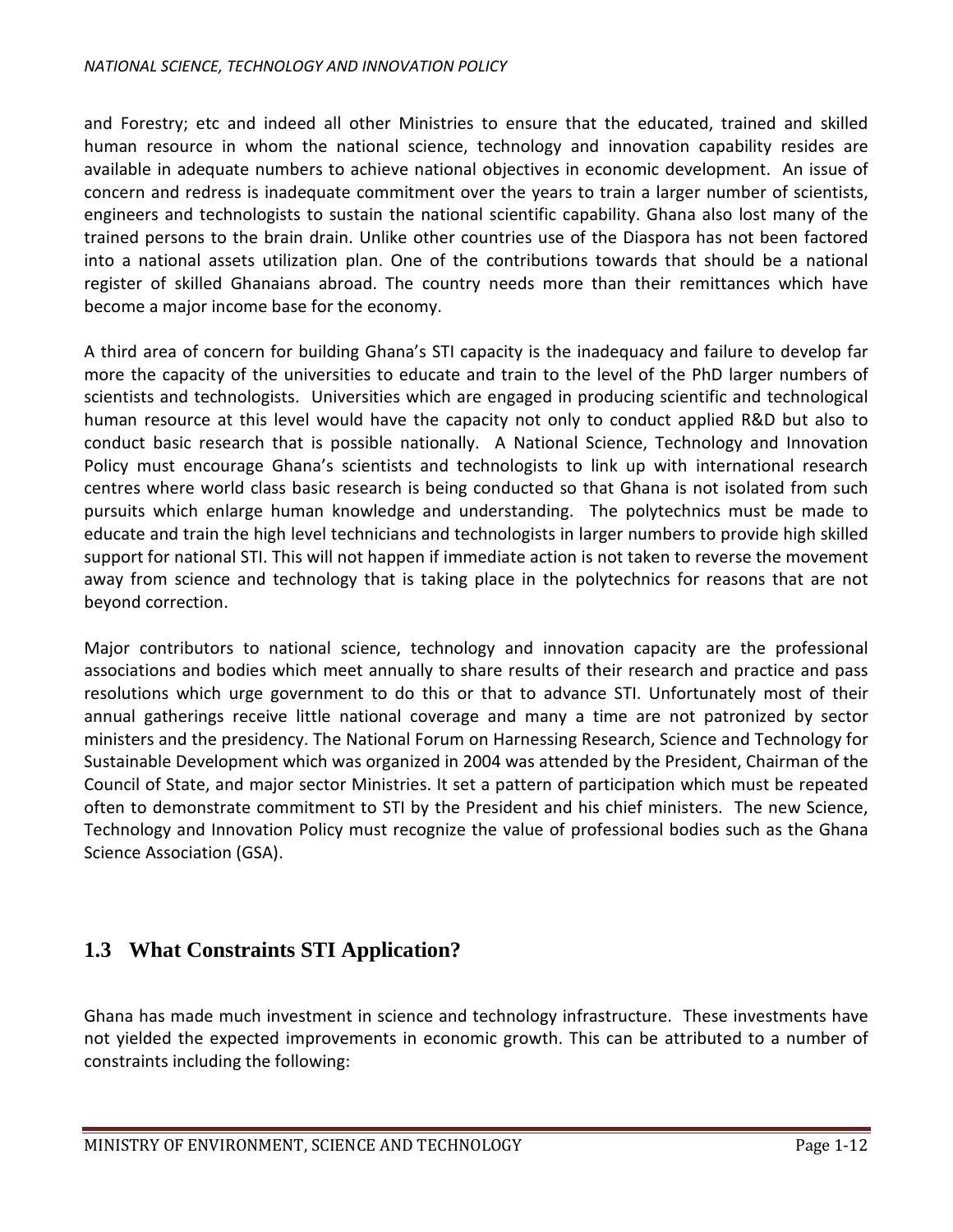- The inadequate scientific expertise in the country
- Lack of advocacy for S & T at high political and policy levels
- Low science culture among the population
- Weak mechanisms for the management of S & T
- Ineffective coordination
- Inadequate budget and resource allocation
- Weak linkage between policy formulation and national development planning
- Weak mechanisms for implementation, evaluation and review
- Weak linkages between various agencies and organizations in S & T
- Weak linkage between industry and S & T
- Over reliance on the use of foreign expertise to the neglect of the use and development of local expertise.
- The narrow base of quality in our pre-tertiary education system.
- Poor remuneration and conditions of service for science and technology personnel of Research Institutions.

Ghana STI would advance rapidly if these constraints are removed. Calls for their removal have come from annual and biennial resolutions from the professional bodies which represent the science and technology communities. Advocacy for STI would be greatly manifest if Ministers of State and the President himself are seen more often interacting with scientists, engineers and technologists and working with them to address the limiting constraints.

#### **1.4 Justification for Science, Technology and Innovation Policy**

The priority themes underpinning Ghana's National Science, Technology and Innovation Policy and together form the agenda for the revived Ministry of Environment, Science and Technology provide ample justification for the STI policy. These are.

- Promoting competitiveness in productive sectors of the economy;
- Creating job opportunities and employment;
- Expanding industrialization;
- Enhancing the quality of life through innovation;
- Developing scientific human resources;
- Expanding infrastructure;
- Promoting an information society;
- Optimizing on the sustainable use of the natural and environmental resources;
- Commercializing research findings.

Ghana's development plans have integrated STI applications in socio-economic development.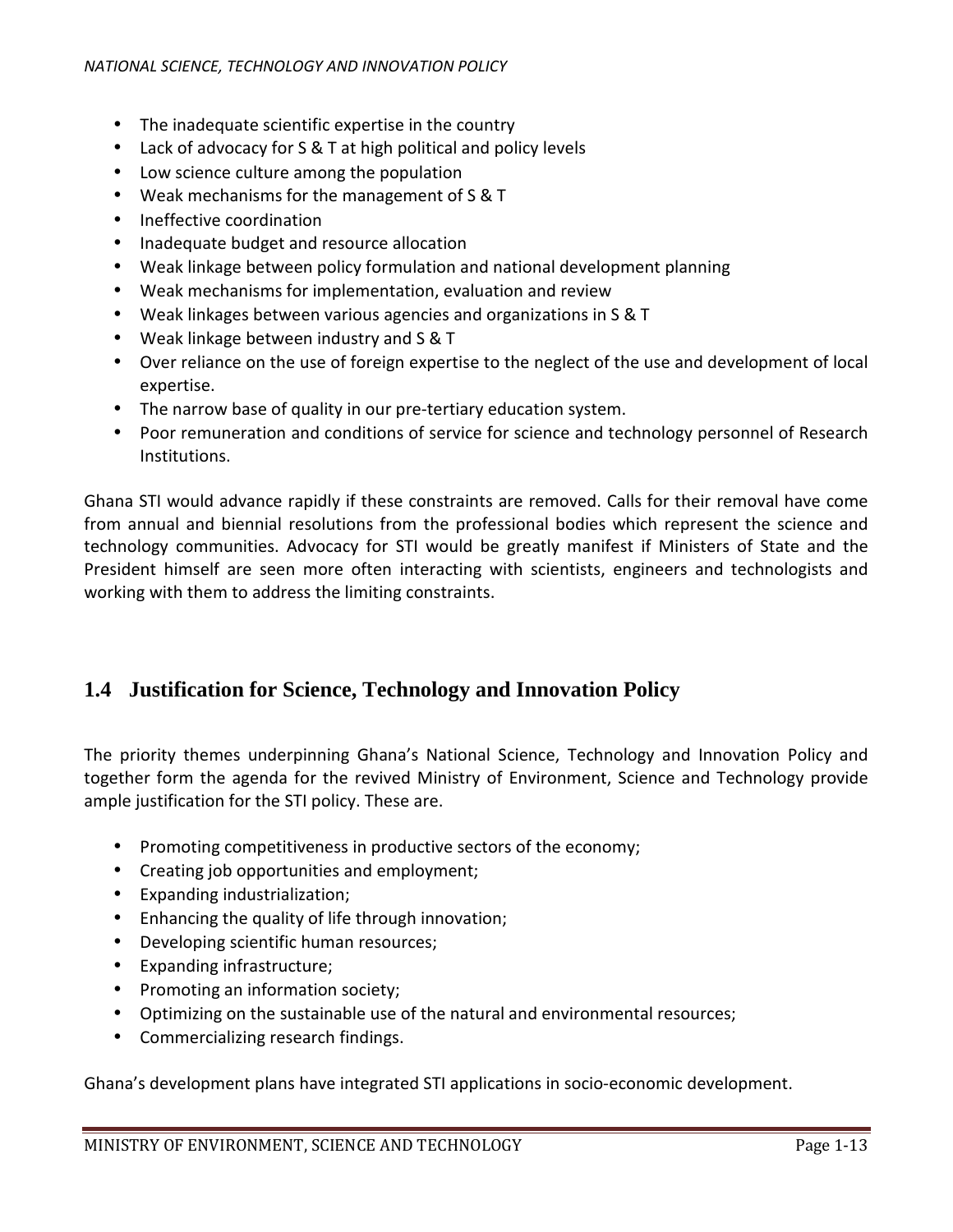**In recent times the National Development Planning Commission's (NDPC) articulated its vision for Ghana in 2015 is "a modern economy based on the development of science and technology." To achieve this vision, Ghana will need a modern, efficient framework for promoting science, technology and innovation (STI) and for managing the country's STI policies, programs, and institutions. Ghana's STI framework should reflect international best practice lessons of experience, but these should be modified for implementation in Ghana.** 

**From independence onward, Ghana's leaders have recognized that STI should play a central role in modernizing Ghana's economy, improving living conditions, and solving social problems. This recognition spawned several previous efforts to modernize the STI system and ensure that Ghana's research institutes and universities live up to their promise of serving as an effective instrument for Ghana's growth and development. STI has been highlighted in almost every recent Government vision and planning document, including Vision 2020, the subsequent Vision 2015, the National Science and Technology Policy of 2000, and the current GPRS II. The Ghana Poverty Reduction Strategy Paper I (1996 – 2005) has a section on science and technology. Further, the Ghana's Growth and Poverty Reduction Strategy (GPRS II, 2006-2009) also makes reference to the importance of Ghana's national development. The GRPS II makes it clear that science, technology, and innovation are to be key elements of Ghana's development strategy.** 

Ghana's efforts to articulate the policy framework for STI application is also linked to the sub-regional commitments as defined by the ECOWAS Revised Treaty as well as NEPAD. The ECOWAS Revised Treaty requires member states to ensure proper application of science and technology to the development of agriculture, transport and communications, industry, health and hygiene, energy, education, and manpower and the conservation of the environment. The NEPAD S&T Consolidated Plan of Action (2006-2010) outlines a series of "collective actions to develop and use science and technology for the socio-economic transformation of the continent and its integration into the world economy." These include such STI capacity building projects and programs as:2

- Improving infrastructure or facilities for R&D.
- Creating institutional and policy arrangements that enable African countries to mobilize and share their scarce resources to conduct science and generate technological innovations.
- Strengthening the continent's human skills base by increasing the number of scientists, technicians and engineers.
- Improving the quality and intensity of regional cooperation.
- Building a strong political and civil society constituency for science and technology in Africa.
- Improving the quality of science, technology and innovation policies of African countries.
- Strengthening the capacity of regional economic bodies to mainstream science and technology into their sectoral programs and projects.
- Promoting the application of science and technology to achieve specific MDGs.

 $\overline{a}$ 

 $2$  See AU / NEPAD S&T Consolidated Plan of Action, p. 10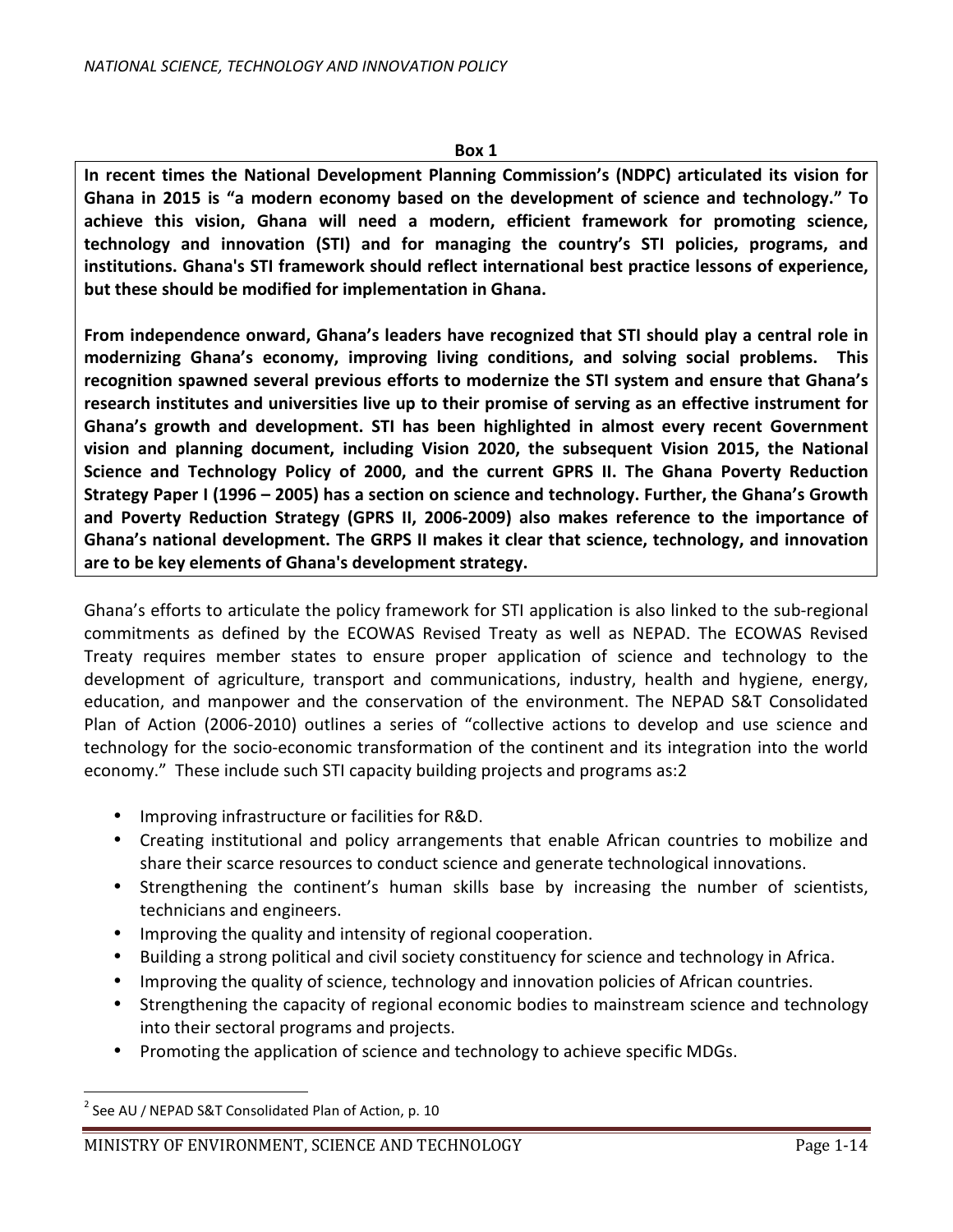• Promoting innovative ways and means of financing science and technology in Africa.

The above statements show why African countries, Ghana included, must build national capacities for utilizing science, technology and innovation for facilitating growth in all aspects of social and economic life. The National Science, Technology and Innovation Policy provides the framework to create the institutions and develop the human resource and make the appropriate financial arrangements to harness the available science, technology and innovation capacity for economic and social development.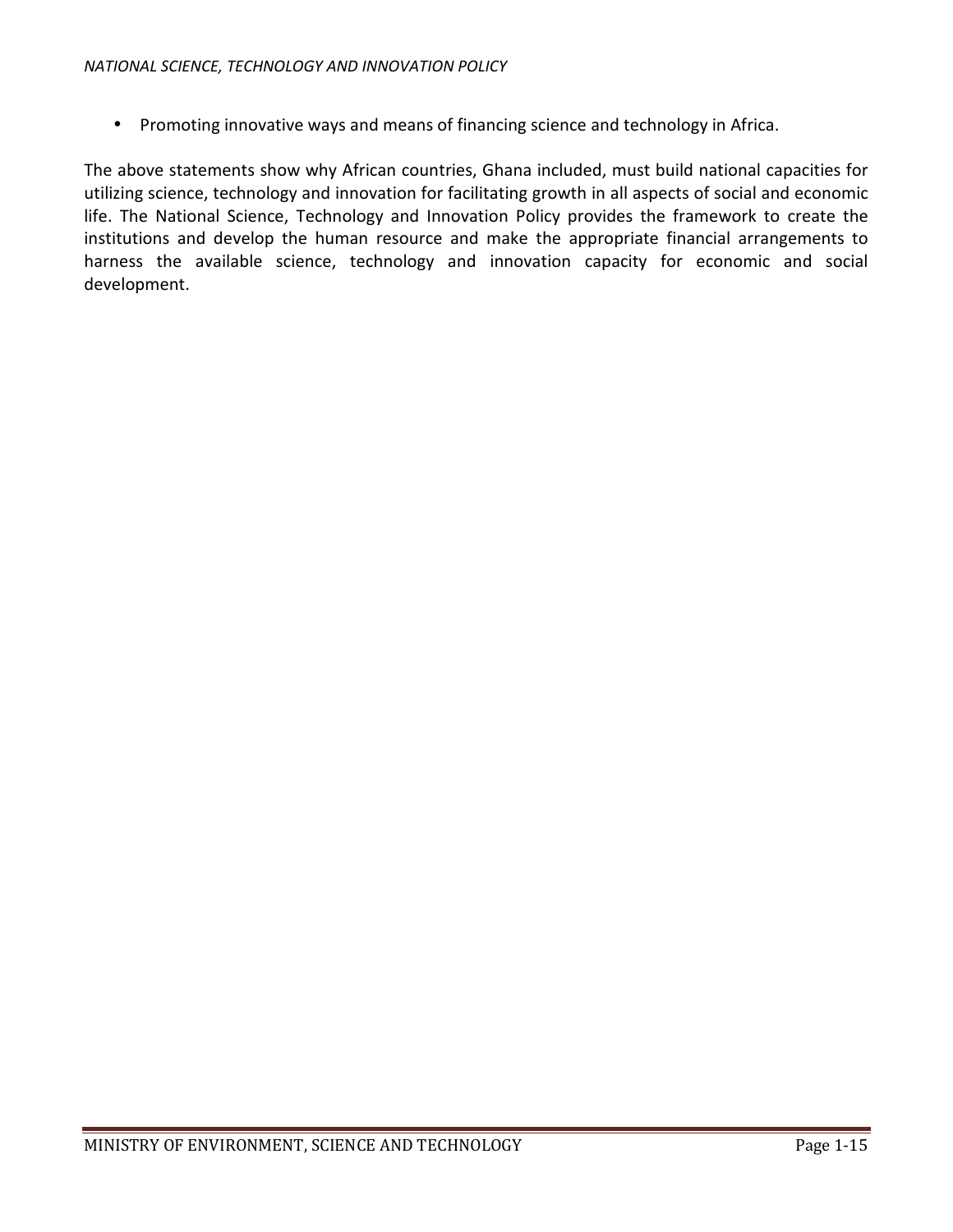# **2. CHAPTER: VISION, GOALS, OBJECTIVES AND PRINCIPLES**

Ghana in the 21st Century should not export its Gold, Cocoa, Diamond, Bauxite, etc, unprocessed and unrefined but Ghana must use the skills of a trained and skilled workforce to produce high value-added exports to generate more wealth and also to produce more knowledge intensive goods and services which are not dependent on natural resources. This STI policy plans for this future where the country can earn more revenue to achieve social and economic `objectives and creates more high-value jobs for the thousands of school leavers and university graduates. Without such a future the most talented of Ghana's young people would not be attracted into careers in science, mathematics, engineering and technology. As at present those who choose these disciplines would find their way out of the country to join the diaspora and the brain drain. Without policies to change this scenario Ghanaian people like many ex-colonial people would continue to be engaged in enterprises which use low levels of technology in the formal and non-subsistence sector and in mining industries and in the export of lowvalue added cash crops. Ghana requires policies to build an educational system to produce skilled personnel to drive a modern economy. Such a policy would minimize the brain drain. Investments in the development of high STI capacity, collaborations with developing and advanced economies must derive from a vision with this objective. In mapping this future Ghana must seize the marketing opportunities for value added products and services in the West African sub-region and in Sub-Saharan Africa as a whole.

## **2.1 Vision**

Ghana's science, technology and innovation (STI) policy is to drive a vision to build a strong STI capacity to support the social and economic developmental needs of a middle-income country. Ghana intends to migrate from the low science and technology-poor practices and worldview associated with tradition-bound society to an STI and knowledge-based society with an economy based on high levels of production, processing, industrialization and manufacturing. Simply put Ghana's STI policy seeks for the country a future whose STI capability would enable it to produce and process maximally the natural resources that she is blessed with and also has the knowledge base to participate actively in the production of higher technology goods and services for local consumption and for export.

## **Goal**

Given the historical background of Ghana's efforts in STI application and development, the STI policy must be contextualized and fully integrated into a national development strategy which fully harnesses the nation's total science and technology capacity to achieve national objectives for wealth creation, poverty reduction, and competitiveness of enterprises, sustainable environmental management and industrial growth.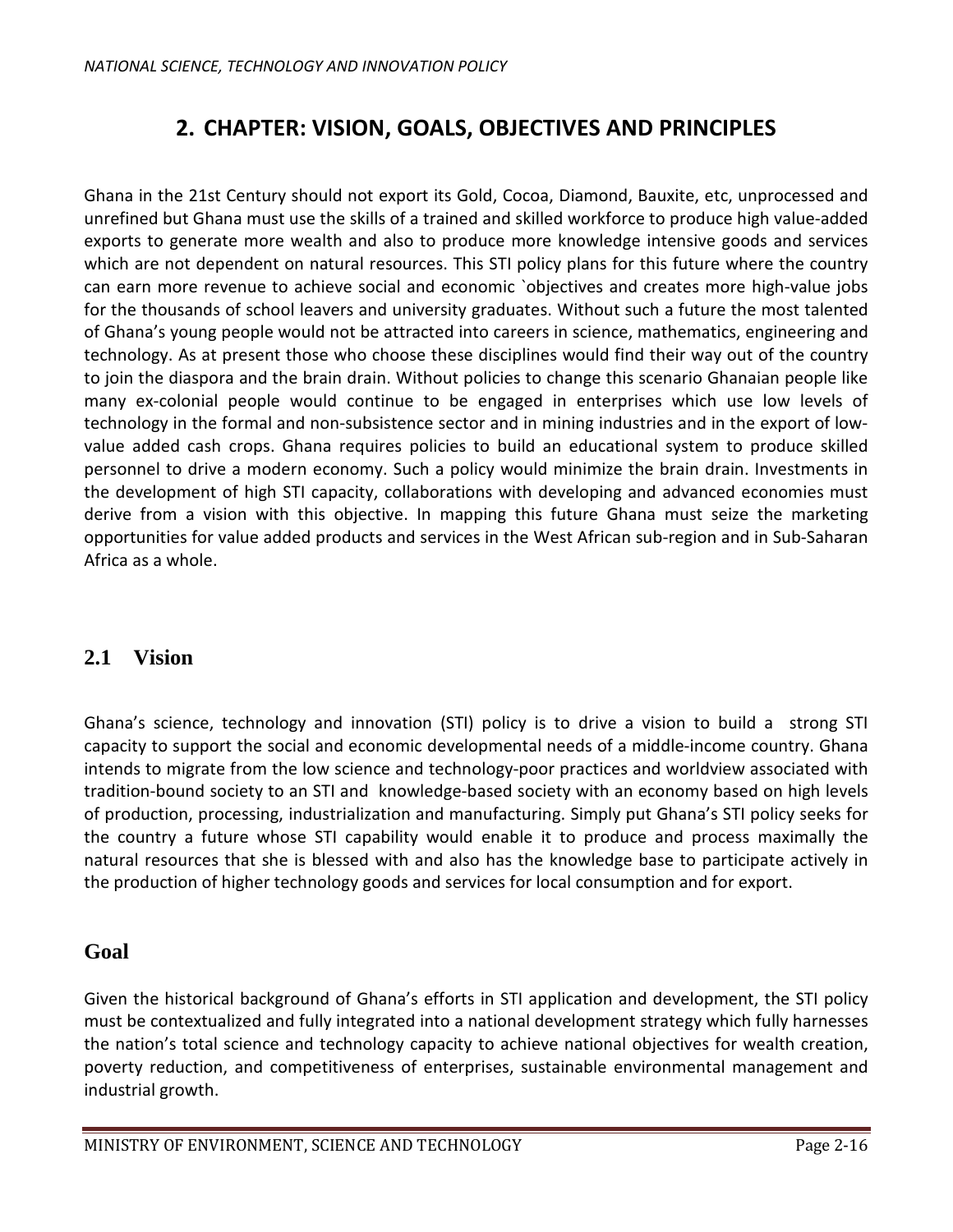# **2.2 Objectives**

The basic objectives of the Science, Technology and Innovation Policy should therefore be to:

- facilitate mastering of scientific and technological capabilities by a critical mass of the products of all institutions;
- provide the framework for inter-institutional efforts in developing STI and programmes in all sectors of the economy to provide the basic needs of the society;
- create the conditions for the improvement of scientific and technological infrastructure for research and development and innovation;
- ensure that STI supports Ghana's trade and export drive for greater competitiveness; and
- promote a science and technology culture.

#### **2.2.1 Long-term Objectives (Over ten years)**

In the long-term, the main objectives are to create endogenous science and technology capacities appropriate to national needs, priorities and resources, and to create a science and technology culture whereby solutions to socio-cultural and economic problems of the individual, the community and the nation are recognized and sought within the domain of science and technology.

In the long term Ghana STI policies must address issues such as undue population growth with its potential to slow social and economic growth and deterioration of the environment. Ghana's STI policies would also address climatic change and the movement way from carbon base energy utilization to the use of renewable energy.

#### **2.2.2 Medium-Term Objectives (Five to ten years)**

In the medium term, the objective is to accelerate the promotion of innovation through the development and utilization of modern scientific and technological capabilities to provide the basic needs of the citizenry and to compete ably in the global market.

In considering acquisition and development of new technologies Ghana may wish to consider leapfrogging from old technologies to newer and more knowledge-intensive technologies. Two good examples may be considered. The speed with which telephone communication has improved based on mobile phone technology rather than further development of the land based technology shows what new technologies can do. Second the use of radio and television based teaching and learning as well distance learning technologies may have potentials for leapfrogging the expansion of education rather than reliance on more conventional modes.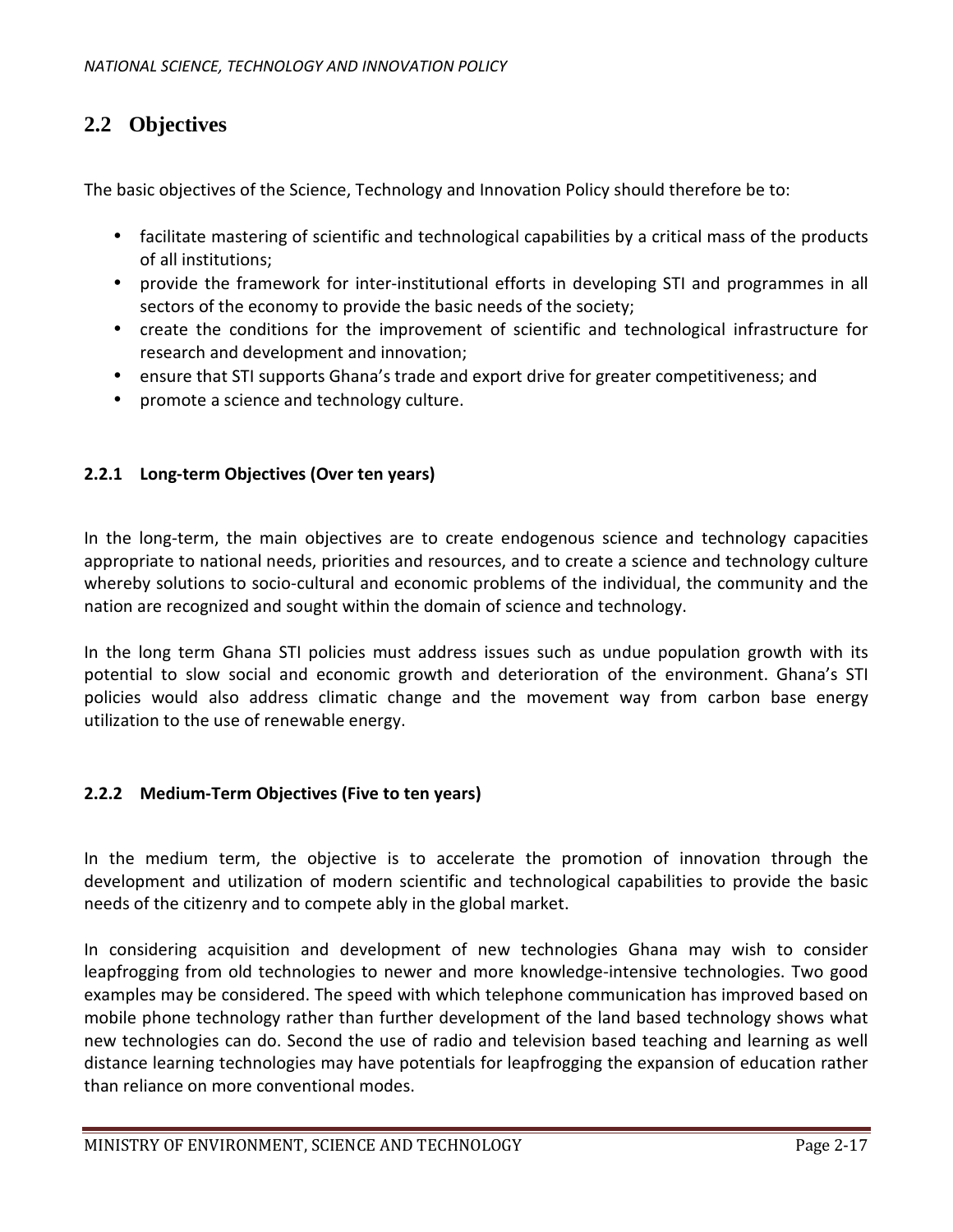#### **2.2.3 Short-Term Objectives (Up to five years)**

The short term objective is to restructure the entire science and technology machinery, infrastructure and programmes in order to make them more responsive to national needs and priorities in all sectors of the economy. To that end, emphasis will be placed on:

- restructuring of the National Science and Technology Advisory system.
- improving basic and applied research infrastructure;
- revitalizing the teaching of science at the basic, secondary and tertiary levels of the education system;
- promoting the training of a critical mass of middle-level technical personnel to address the provision of basic needs;
- acquisition of skills in high technology areas such as ICT, biotechnology and nanotechnology and their integration into known technologies;
- promoting mastery of known technologies and their application in industry.

### **2.3 Guiding Principles**

The effective implementation of the STI Policy will be guided by these key principles:

- **Relevance:** There is the need to critically examine areas and programmes of relevance to the country's development
- **Cost-effectiveness:** There must be the use of the most cost-effective means to achieve the desired results;
- **Realism:** Whereas Ghana desires to reach the frontiers of STI application and development, there is the need for realism in aspirations and efforts.
- **Synergy:** STI development and application must be holistic; there must be a multi-disciplinary and cross-sectoral approach to problem-solving for synergy; and
- **Partnerships:** There must be conscious efforts for collaboration and interaction with all local and foreign stakeholders as partners.
- Develop capacities to create jobs and wealth.
- Investments in STI capacities to be both demand and market-driven.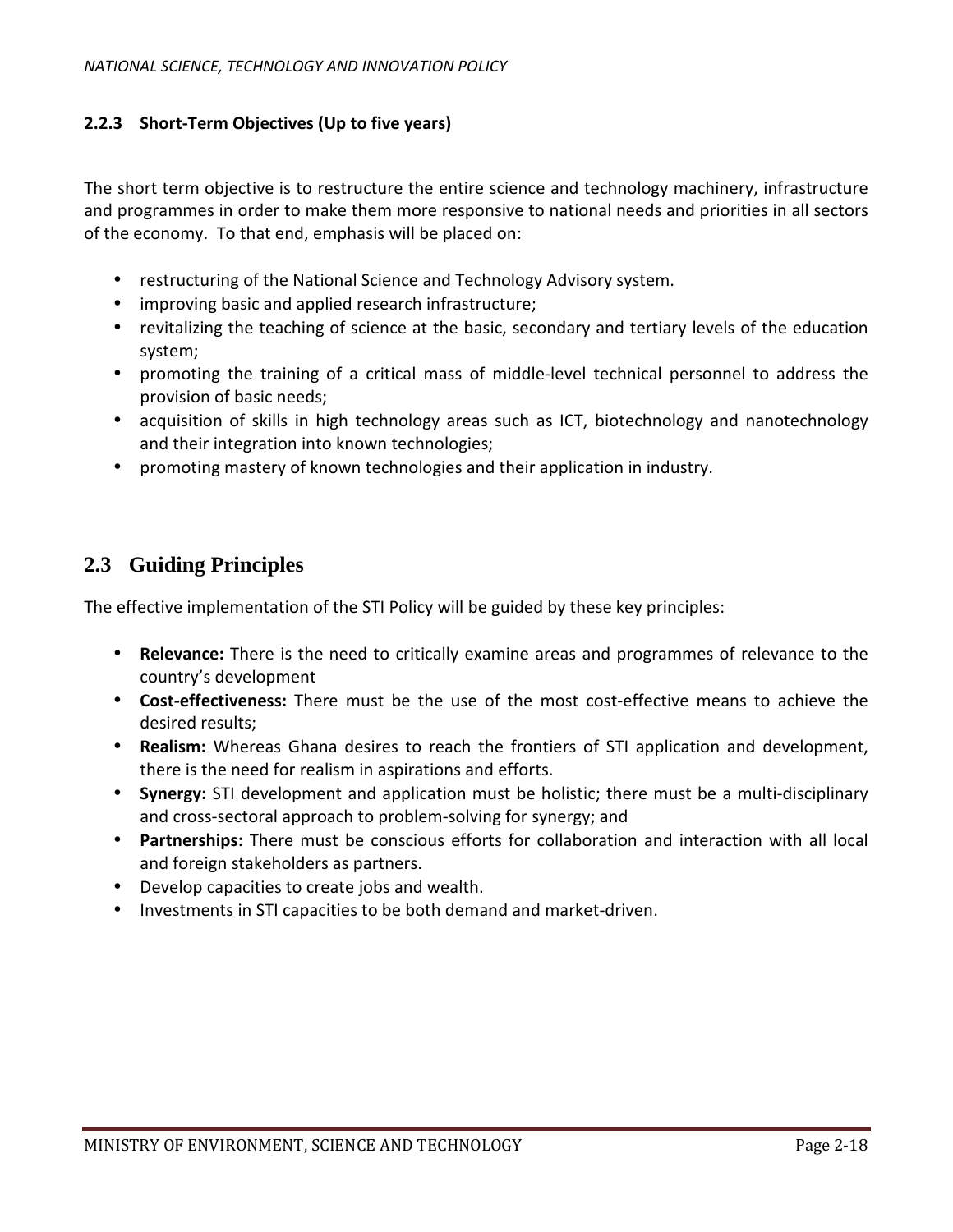# **3. CHAPTER: SECTOR-SPECIFIC POLICIES AND MEASURES TO APPLY STI**

The principal thrust of the national science, technology and innovation policy is that advances, insights, tools and practices which derive from science and technology will be sought and applied in all ministries, departments and agencies, indeed in all sectors for social and economic development. In other words, STI will be the driver to the achievement of sectoral goals, objectives and programmes. All ministries will be expected to have STI desk offices to work in cooperation with the MEST to ensure that sector programmes and activities are indeed driven by STI programmes.

In order to achieve these objectives, it is essential to facilitate the implementation of sectoral policies, programmes and strategies by the respective sectors on the basis of the overall National Science, Technology and Innovation Policy. Agriculture, Health, Education, Environment, Energy, Trade, Industry, Natural Resources, Human Settlements and Communications, etc., are expected to identify programmes and activities whose execution will be enhanced by the most appropriate and effective tools derived from STI and ICT.

This section of the National Science, Technology and Innovation Policy highlights some programmes and activities of selected sectors which can be driven by applications from STI. Core activities and programmes that are required in sector ministries, departments and agencies to apply science, technology and innovation will begin with the knowledge and skills development as well as research and development in all sectors to include the following:

Well educated and trained high level scientists and technologists with specialist knowledge and skills will be required to provide specific services to enable all sectors discharge their vision and mission. Quality and diversity of education and training in the universities and polytechnics must meet international standards of excellence otherwise quality service would continue to depend on expensive foreign expertise. Whereas such personnel may be required in specialized areas, Ghanaians in the diaspora must be recruited to augment and provide leadership where necessary. It is unacceptable that some university departments in the past such as Mathematics remained poorly staffed for years. The GetFund should provide funding to seek out Ghanaians abroad and foreign nationals to fill gaps in education and training;

Research Institutes of the CSIR and other organizations will be well staffed and equipped to provide the research and development needs of all ministries, departments and agencies, and also the private sector. Their priorities will be well defined, reviewed regularly to ensure their relevance not only to the formal sector but also indigenous businesses, and the large informal sector where most Ghanaian production and jobs are located. Changes in vision and mission will be made where necessary. New institutes may be set up if found necessary. The box below describes the Cocoa Research Institute, its vision, mission and some of the successes in the past.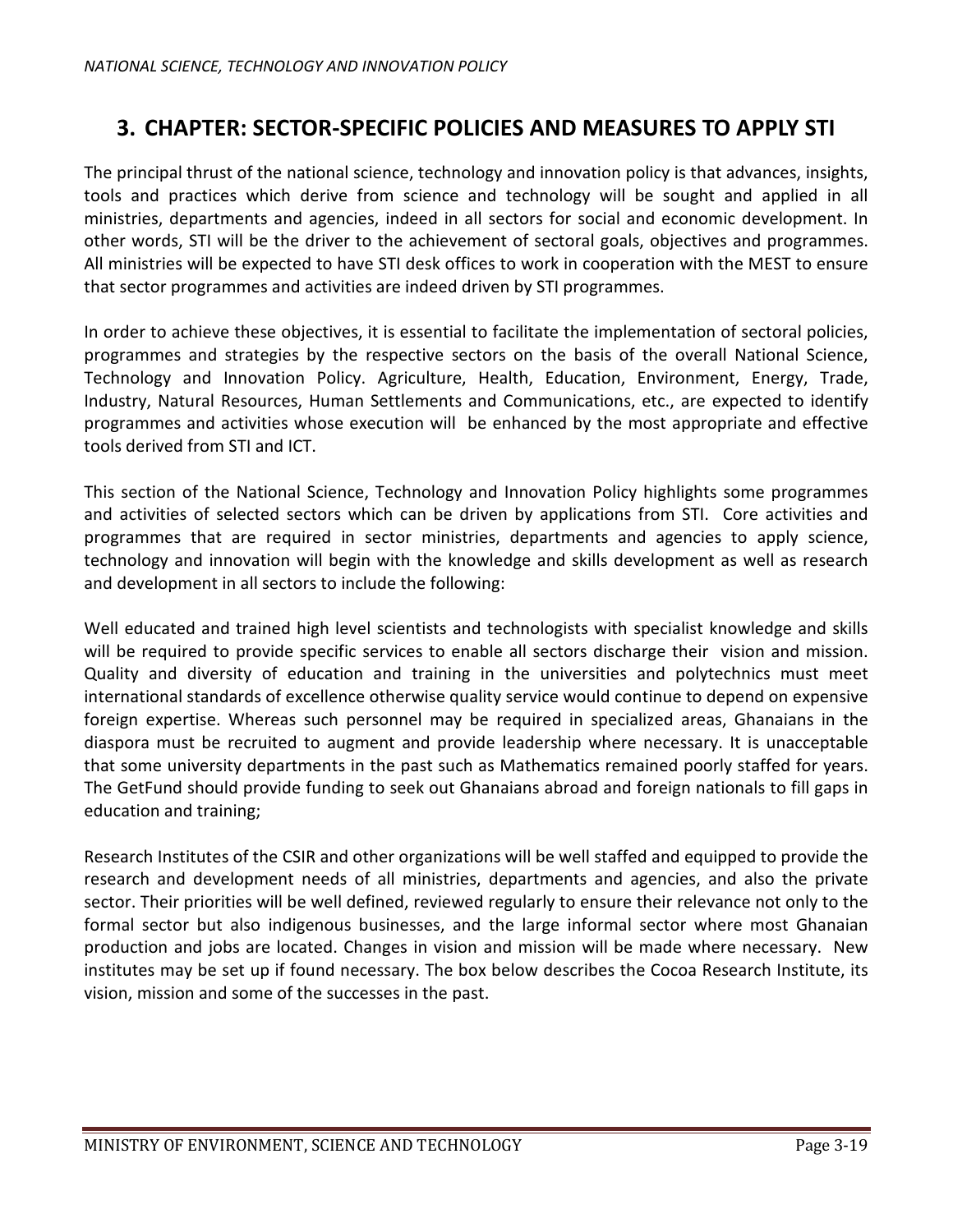#### **Box 2**

**The Cocoa Research Institute of Ghana (CRIG) was established in 1938 to investigate problems of pests and diseases which had reduced cocoa production. The mandate of the institute 1966 was widened to:** 

**Research into all problems relating to production, processing and utilisation of cocoa and other mandate crops (kola, sheanut and cashew);** 

**Provide information and advice on all matters relating to the production of the mandate crops;** 

**Research into the development of by-products of cocoa and other mandate crops to enhance incomes to farmers.** 

**Notable achievements of CRIG include the following:**

- **Control of capsids by spraying with insecticides,**
- **Isolation and chracterisation of cocoa shoot virus and the development of diagnostic methods,**
- **Production of pectin, alcohol and alcoholic beverages, animal feed, jelly, soap and cosmetics from cocoa washes.**

*Extracted from Lecture by Dr. M. R. Appiah, Executive Director, 2004* 

The programmes envisaged for agriculture, environment, health, energy, education, industry and trade ministries are highlighted below to show how some specific activities and programmes can enhance the quality of services that can provided within the framework of mainstreamed science, technology and innovation policies.

#### **3.1 Agriculture**

Agriculture is critical to achieving food security; continue to provide jobs for 60% or more of the workforce, produce 40% or more of Ghana's GDP. Agricultural productivity at every level of the chain of production, processing, packaging and marketing will be made to benefit from quality relevant research and development. It will require the knowledge and skills of an army of scientists of many specializations, engineers and technologists, and many social scientists including economists, sociologists, geographers and statisticians, etc. The success that the Gold Coast made with the production, storage and marketing of cocoa was largely based on the research and development activities of the Cocoa Research Institute of Ghana (CRIG). Applying the lessons of CRIG to other crops would require that the *Crops Research Institute*, *Oil Palm Research Institute*, *Savanna Agricultural Research Institute* are better funded and focused on agricultural productivity issues. The other research institutes of the CSIR, namely, the *Animal Research Institute*, the *Water Research Institute* and the field agricultural research stations of the University of Ghana at Nungua, Kade and Kpong must have their visions and missions reviewed and better funded to advance beyond the business at usual operations which had kept Ghana's agricultural productivity mediocre. Other research and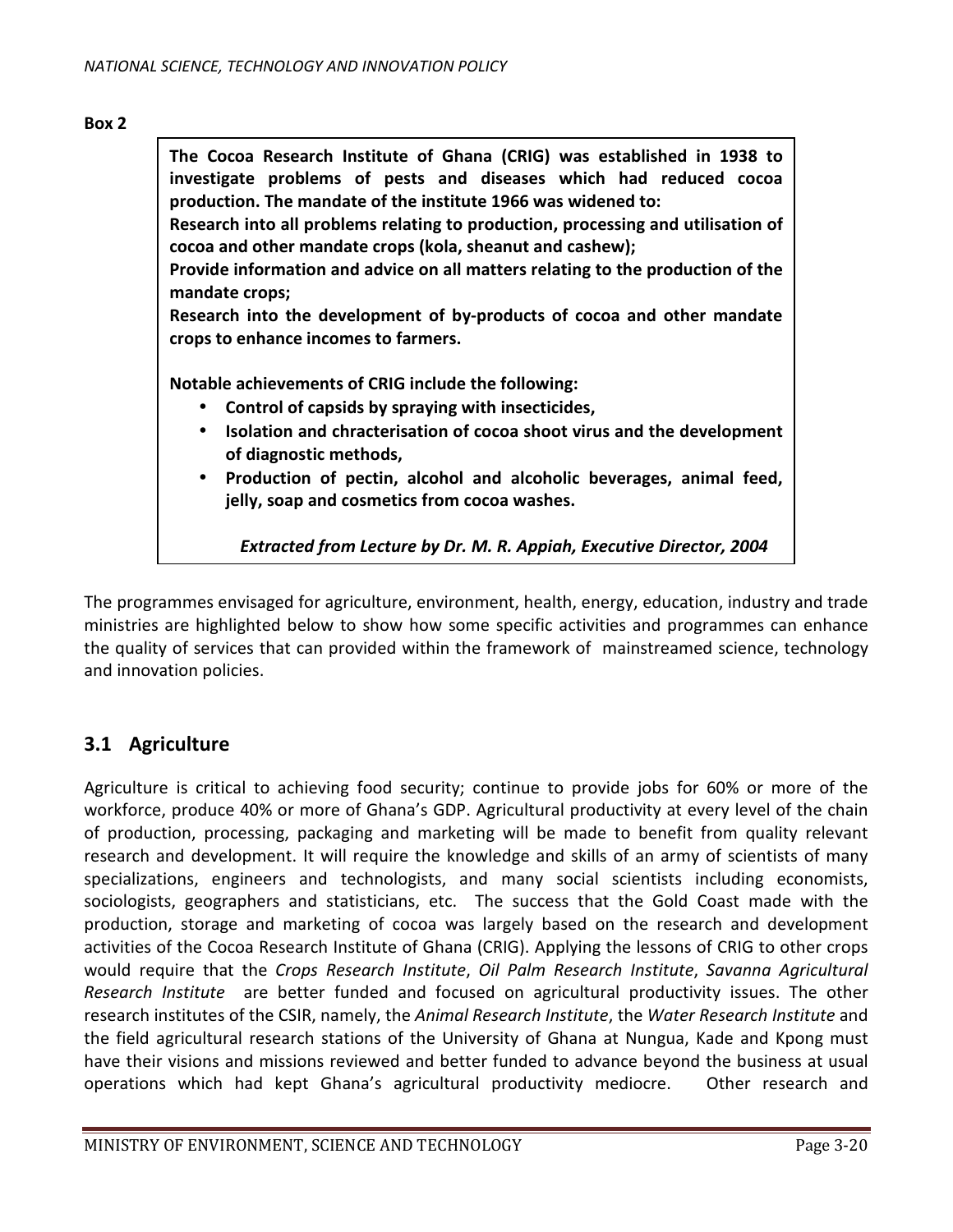development programmes which can increase agricultural productivity and in the process increase wealth and reduce rural poverty include the following:

- i. Promote the research and application of new technologies including safe biotechnology, which hold potential for increasing productivity;
- ii. Reduce pre-harvest and post-harvest losses in agricultural production in both cash and food crops;
- iii. Promote the development of food processing industries and enhance value addition for the local market and for exports;
- iv. Strengthen the production of non-traditional export commodities to enhance the diversification of the economy;
- v. Strengthen the linkage between research and agricultural extension;
- vi. More proactive government's support for individual R & D projects which are applying tissue culture in banana, plantain, pineapple and yam production.

### **3.2 Health**

Describing the vision and mission of the health sector as the promotion of activities and programmes to prevent, control and treat disease of the citizenry, science, technology and appropriate innovations can facilitate processes to achieve this. Preventive and public health measures to improve sanitation, hygiene and supply of good drinking water and also improved nutrition will be more vigorously pursued within increased use of science, and technology and innovation. Ghana's health burden is unduly exacerbated by ignorance and superstitious beliefs and practices of the people. Investment in dissemination of science and technology on radio and television to change the world-view of the Ghanaian people would save more lives and reduce health care.

A major mission of the health sector is actively participating in the education, training, attraction and retention of health professionals. From the early successes of training and education of preventive and public health technicians and technologists, Ghana's health sector advanced into establishing the premier medical school at KorleBu using local medical specialists. These locally trained doctors have been accepted all over the world. Recent success in establishing the National Cardiothoracic Centre is evidence that local capacity can be developed locally. With the establishment of the Noguchi Memorial Institute for Medical Research Ghana has demonstrated that preventive and public health can co-exist with high-tech medical practice.

The above is the context within which to craft a vision and mission for quality health services driven by appropriate technologies and innovations driven by science and technology.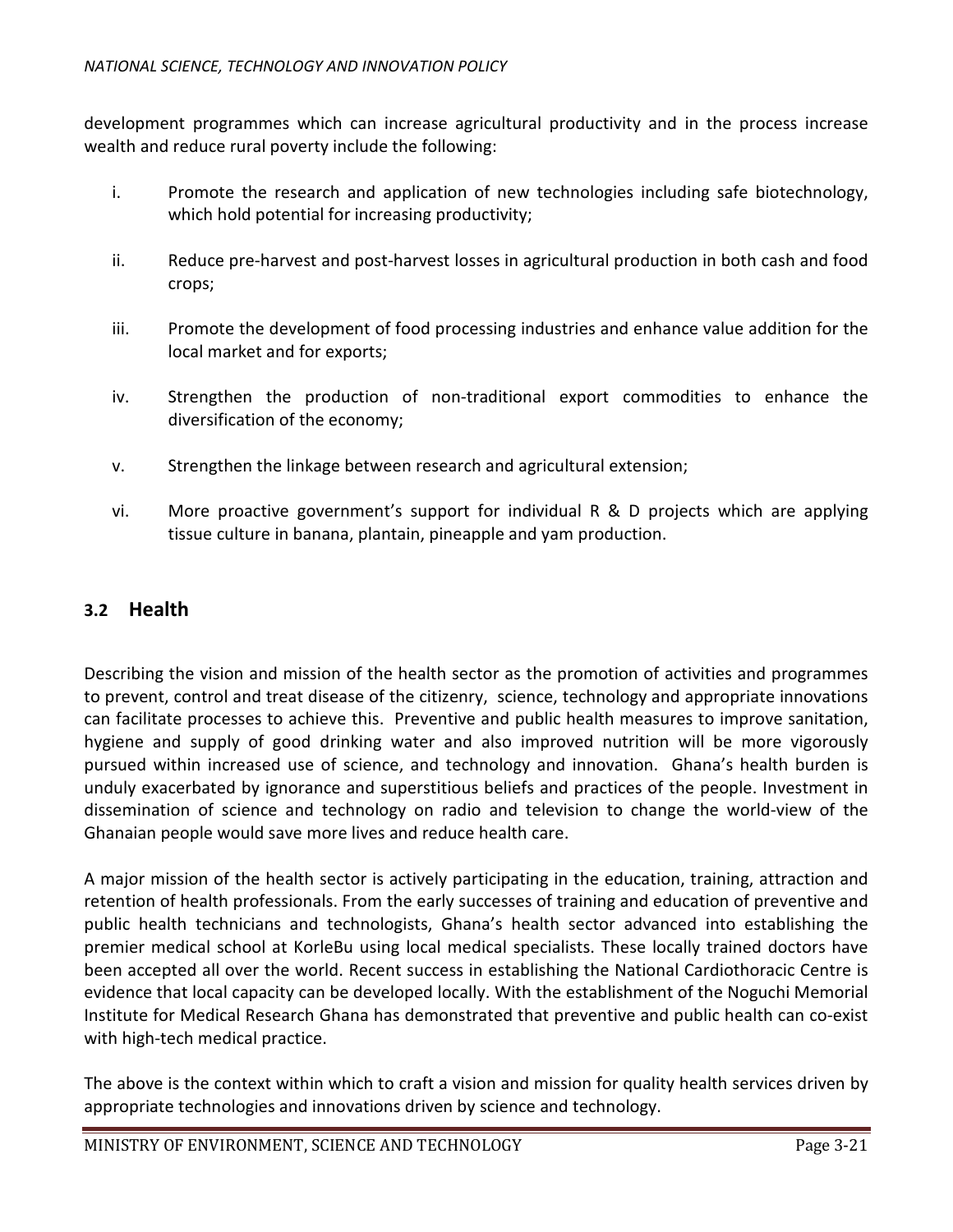Some programmes to implement in the health sector include:

- i. Promotion of preventive and regenerative health care;
- ii. Support biomedical research in prevalent diseases in the areas of prevention, diagnosis, therapy and management;
- iii. Improve access and services in the general health care delivery system;
- iv. Promote technologies in support of sanitation, environmental and occupational health;
- v. Promote research and development in the area of bio-medical engineering and instrumentation, as well as the potential of information technology application in the health delivery system;
- vi. Enhance the development of human resource for healthcare delivery;
- vii. Promote and support research into plant medicine to complement allopathic medicine including the commercialization of the research results.
- viii. Establish specialized health centres to promote health tourism.

## **3.3 Education**

The strength of the nation's STI base depends on the quality of education and training in science and mathematics in basic and second cycle schools to produce a critical mass of young people who are well prepared for courses in science, mathematics, engineering and technology at the polytechnics and universities. The quality of the education and training in these tertiary institutions determine the quality of these trained and skilled personnel and therefore the nation's STI capacity. More investments in education and in incentive structures would be required to achieve this. Business as usual policies would not improve science and mathematics teaching in schools, and would not produce qualified students in the numbers required to make a difference. Inadequate numbers of high level jobs for science, mathematics and engineering graduates would continue to discourage the more talented students that are required for education and training in S& T. Effective strategies are required to respond to the challenges mentioned above. Leapfrogging the quality and scope of science and mathematics education would be greatly assisted by ICT driven distance learning methodology.

Some programmes to drive a vision and mission for education include the following:

- i. Ensure that by the year 2020, 60% of all students in the public universities and 80% of those in the polytechnics and vocational institutions are registered in science and science-related disciplines;
- ii. Promote post-graduate education in scientific disciplines targeting 10% of the student population in tertiary educational institutions enrolling at the post-graduate level;
- iii. Create special incentives for students and graduates of science and technology;
- iv. Improve science education at all levels and in all aspects of the educational system, especially at the basic and secondary levels;
- v. Promote technical and vocational education and training to enhance middle level management in science and technology delivery to all sectors;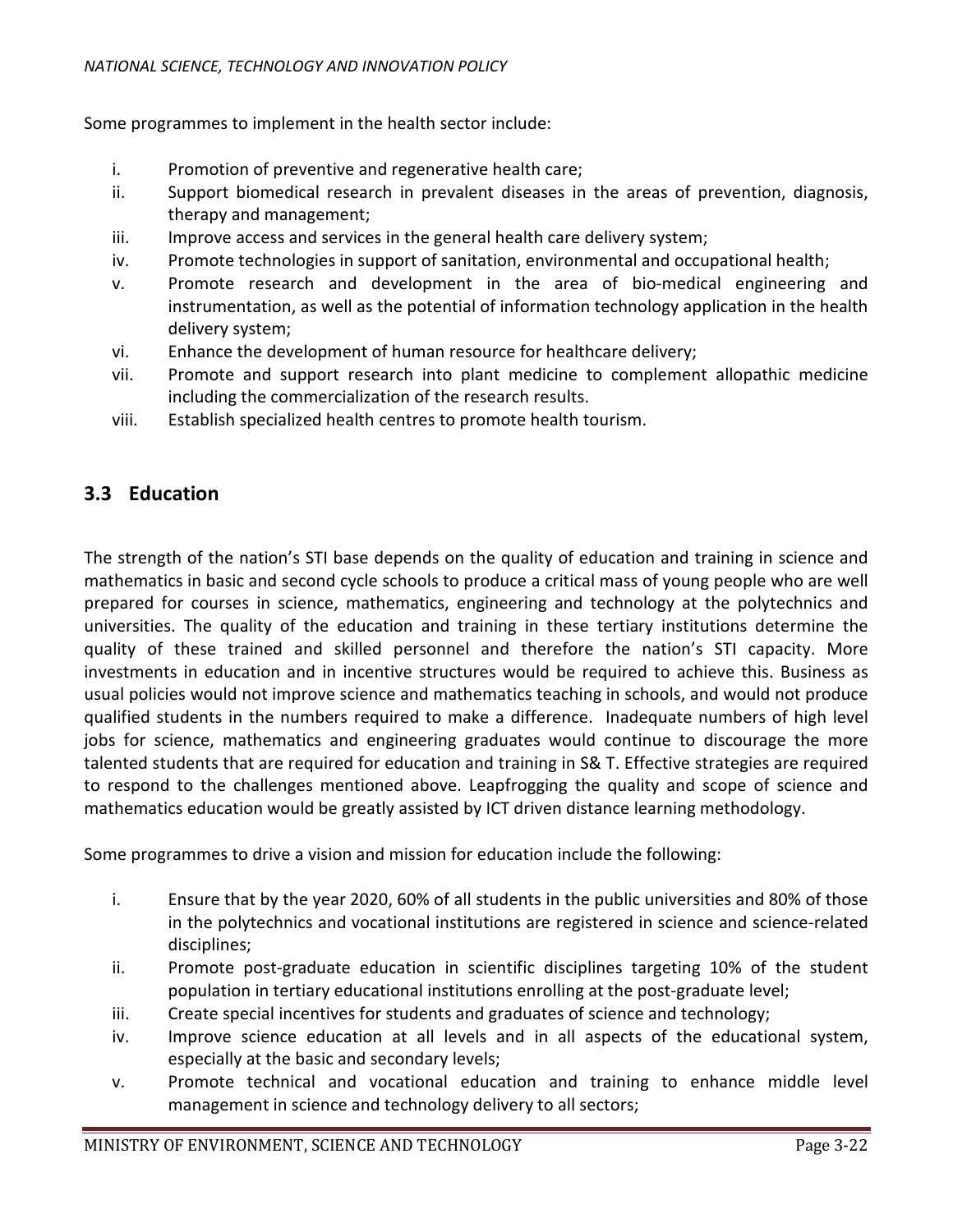- vi. Promote science and technology innovativeness within the educational system;
- vii. Increase the country's capacity in the training of personnel in emerging technologies such as biotechnology, nanotechnology and material science.
- viii. Use the mass media to popularize STI.
- ix. Enhance collaboration between research institutions and universities to train high-level scientific manpower.
- x. Ensure that adult literacy classes include studies into cause and effect relations and how things work.
- xi. Facilitate the regular review to identify skill gaps in STI (new emerging technologies)
- xii. Revamp the practice of industrial attachments for technical, vocational education as well as science, technology and engineering students;
- xiii. Devise ICT driven education and training programmes in science and mathematics in basic and second cycle education;
- xiv. The Ministry of Education and the Ministry of Environment, Science and Technology must together revive the National Science and Technology Museum project which began as far back as 1965 to use it as a major instrument to promote science acculturation nationally. Regional Science and Technology Museums should be built nationally as a major project to promote science and technology education.

#### **3.4 Energy**

Ghana needs a supply of sustainable, affordable, safe and reliable energy for domestic and industrial use. Energy must be safely produced, distributed and utilized. Well trained scientists, technologists and technicians are required in adequate numbers to do this. Ghana's main energy supply has come from electricity which is generated from the Akosombo hydroelectric dam and thermal plants. While Ghana prides itself that the engineers, technologists and technicians who produce, distribute and utilize power are Ghanaians serious interruptions have been common for the past decade or more. This is a big challenge to the nation's capacity to apply science and technology in large scale projects.

Some programmes which will be considered in the short, medium and long term include the following:

- i. Promote a research and development programme relating to alternate energy sources such as solar energy, biomass, wind and other renewable energy sources to supplement the current traditional energy sources;
- ii. Facilitate efforts to acquire and adapt sustainable safe and economical energy technologies for national development;
- iii. Support research aimed at upgrading hydropower energy production technology;
- iv. Promote research and development efforts aimed at popularization and dissemination of energy technology for rural development;
- v. Promote public support for energy conservation and encourage private investment in energy technologies;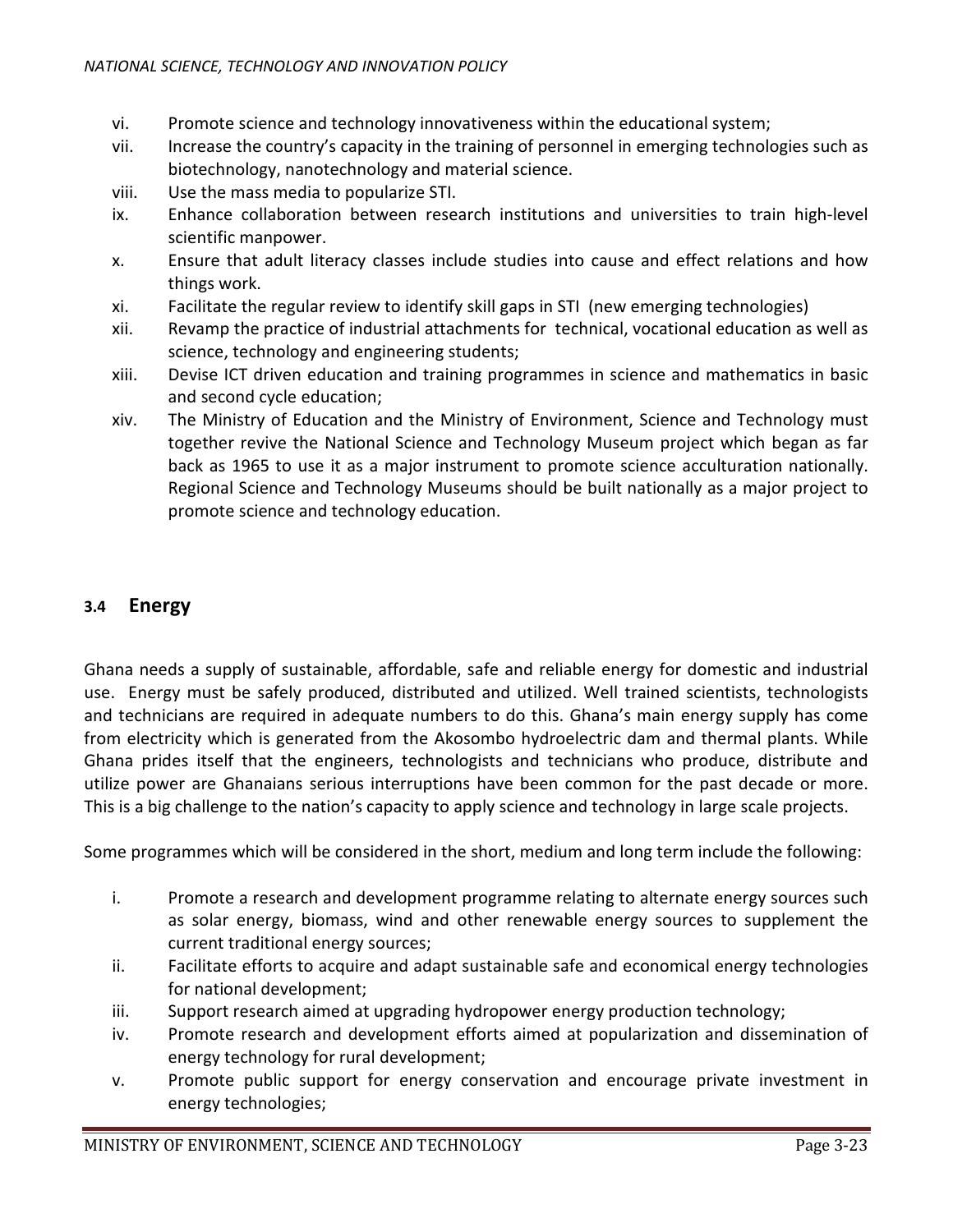- vi. Encourage community investment and ownership of energy systems e.g. solar farms, windmills and biomass plants;
- vii. Exploit the utilization of nuclear energy resources for domestic and industrial use.
- viii. Develop an integrated petrochemical industry to respond to the oil and gas industry.

#### **3.5 Industry**

Ghanaians engage in a wide variety of activities and enterprises which can be classified as industry. A list of these industries will open more eyes as to how a more developed science, technology and innovation capacity can enhance production and processing to increase value addition to increase wealth and create jobs. These industries include cocoa, mining, textile, timber, farming, fishing, aquaculture, crafts, pottery, wood, furniture, tourism, finance and banking, banana, citrus pineapple (non-traditional exports), food and beverages.

Some of these industries are rooted in the informal sector and operate with indigenous technologies whose capacities can be enhanced using STI. Evaluation of indigenous technologies in fishing, farming, crafts manufacture, etc., will indicate how this can be done. The role of STI should be to increase the national capacity for industrial production and value-addition. Fish storage and consumption patterns in Ghana before and after cold stores were installed is one example of how new technologies change social and consumption patterns. Oil and Gas exploration opens up new opportunities for Ghanaian industry which require skilled human resource to develop into a new petrochemical industry. **Oil and Gas deserve special section in this chapter for now it is flagged for special consideration.** 

As a largely agricultural country with a wide variety of farm products other than cocoa such as cassava, citrus, pineapple, banana and plantains agri-processing, food and beverages have potentials well beyond their export as the non-traditional commodities.. A massive fruit juices industry can capture major markets in West Africa and beyond.

Ghana's early period of industrialization featured non-resource based industries like the assembly of radio, television and motor vehicles. These need to be revisited with the better trained and skilled workforce that Ghana must have now.

Some programmes and activities to be pursued include:

- i. Strengthen systems and mechanisms for acquisition, assessment, adaptation, adoption and application of essential technologies for industrial activities;
- ii. Encourage R&D activities that develop tools, equipment and machinery for industries;
- iii. Encourage quality assurance in manufacturing;
- iv. Promote S&T activities that would accelerate technology transfer and innovations;
- v. Create incentives to promote investment and support in research and development by the private sector;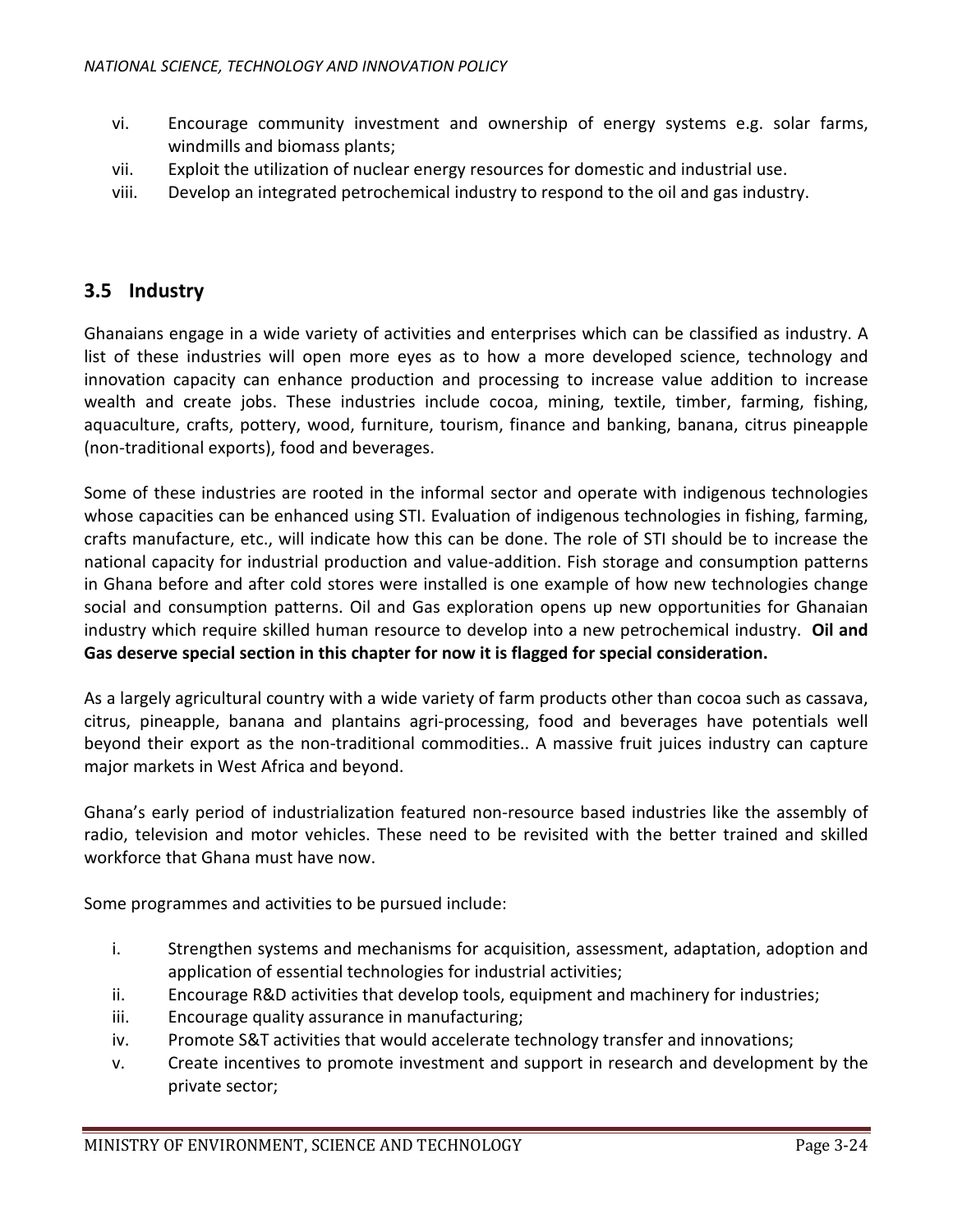- vi. Facilitate capacity building in engineering design and manufacturing technology to enhance national development;
- vii. Enhance industrial technology development infrastructure;
- viii. Promote and facilitate recyclable materials technologies, and application to minimize industrial waste in the environment;
- ix. Promote scientific knowledge acquisition and development of technologies in the new and emerging sciences of biotechnology, materials science, micro-electronic and laser technology;
- x. Create the national capacity to exploit opportunities for innovation addressing climate change;
- xi. Establish industrial parks, innovation centres and business incubators to foster linkages between the knowledge centres (i.e. research institutes and universities) and productive enterprises;
- xii. Institutionalize regular interaction between research institutions/universities and the private sector
- xiii. Promote industrial attachments for S&T students .

# **3.6 Trade**

To promote STI applications in commercial activities to ensure quality, reliability and efficiency in the delivery of goods and services in conformity with appropriate local and international standards. Some of these activities are listed below:

- i. Encourage the adoption of scientific and technological innovations to ensure effectiveness and efficiency of product output and high quality of products;
- ii. Utilize science and technology in improving national standardization and quality management programmes;
- iii. Utilize science and technology to improve packaging;
- iv. Promote the adoption of standards for the production of goods and services for the local and international markets.

## **3.7 Environment**

The environment as a source of natural resources, as a source of food, as a source of medicines and a source of recreation and therefore as a resource for improved well being and inputs for industry has to be utilized in a sustainable manner. Its deterioration has been recognized worldwide and its protection has been responsible for the establishment of Environmental Protection Agencies in Ghana and elsewhere. Application of STI to all aspects of the management of the environment would enhance sustainability. Some of the activities and programmes to apply STI in the management of the environment to maintain and enhance quality and sustainability and to integrate environmental concerns in all development policies include the following: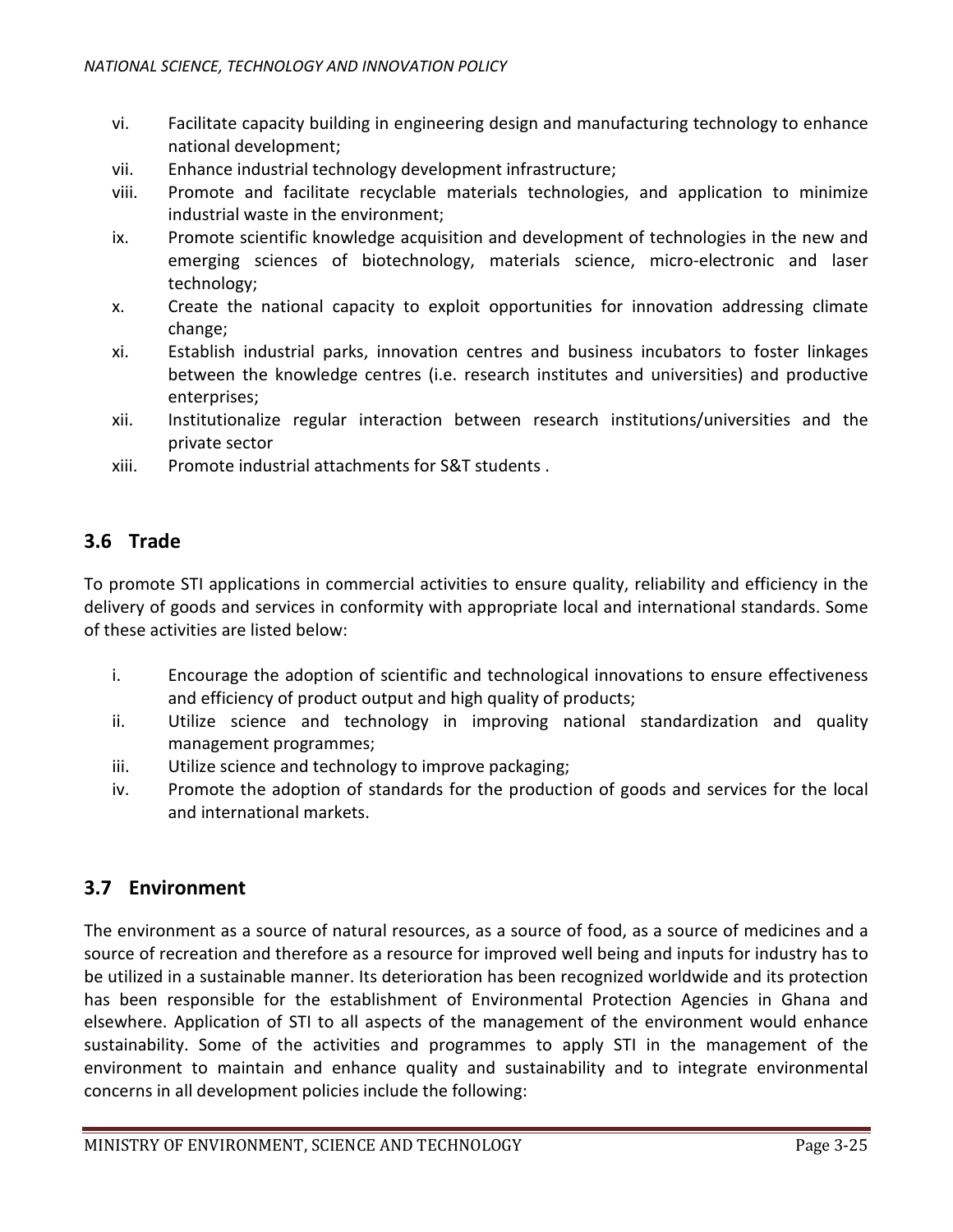- i. Integrate environmental concerns in all development policies and ensure public understanding of the scientific basis of their actions on the environment;
- ii. Encourage and support science and technology interventions that promote sustainable environmental conservation and management;
- iii. Strengthen research and development activities that would promote sustainable development especially of ecosystems and ecological processes;
- iv. Develop the STI capacity to monitor, predict and mitigate the adverse effects of natural phenomena such as earthquakes, floods, droughts, desertification and bushfires
- v. Develop an efficient integrated waste management system for using the principle of waste as a resource.
- vi. Promote the use of clean technologies in production systems.

#### **3.8 Human Settlements**

To promote the use of STI in planning and managing human settlements as well as all spatial developments, some STI applications will be required to promote efficient and effective delivery of utilities and services and to integrate planning technologies in the control of urban sprawl. More use will be made of STI applications to establish standards, guides and codes for buildings to ensure durability and integration with the building materials fabrication industry.

Management and efficient delivery of services like water, electricity, disposable of domestic and industrial waste and the operation of local markets have tasked the capacity of the government and city officials to the extent that the urban slum have characterized our cities. More sophisticated management of urbanization and its problems have eluded our governments so far. New solutions must be found in more sophisticated planning and implementation. Government would consider the setting up of **centres for the study of urbanization in selected universities** to advance the professional management of the city to move national efforts which have so far been more philistine than scientific. Strategies would be formulated, among other things, to:

- i. Encourage the use of STI to minimize the impact of natural disasters;
- ii. Encourage, through constant education and legislation, the greening of human settlements;
- iii. Encourage the use of STI to establish standards, guides and codes for buildings to ensure durability and integration with the building materials fabrication industry;
- iv. Emphasize sound environmental management in human settlement for sustainability of human societies.

#### **3.9 Natural Resources (Land, Minerals, Water, Oil, Gas, Wildlife, Etc.),**

Strengthen the development and extension of technologies and innovations that form the basis for sustainable use of natural resources; enhance local participation in the STI associated with the exploration and exploitation of Ghana's oil and gas resources and facilitate research and studies to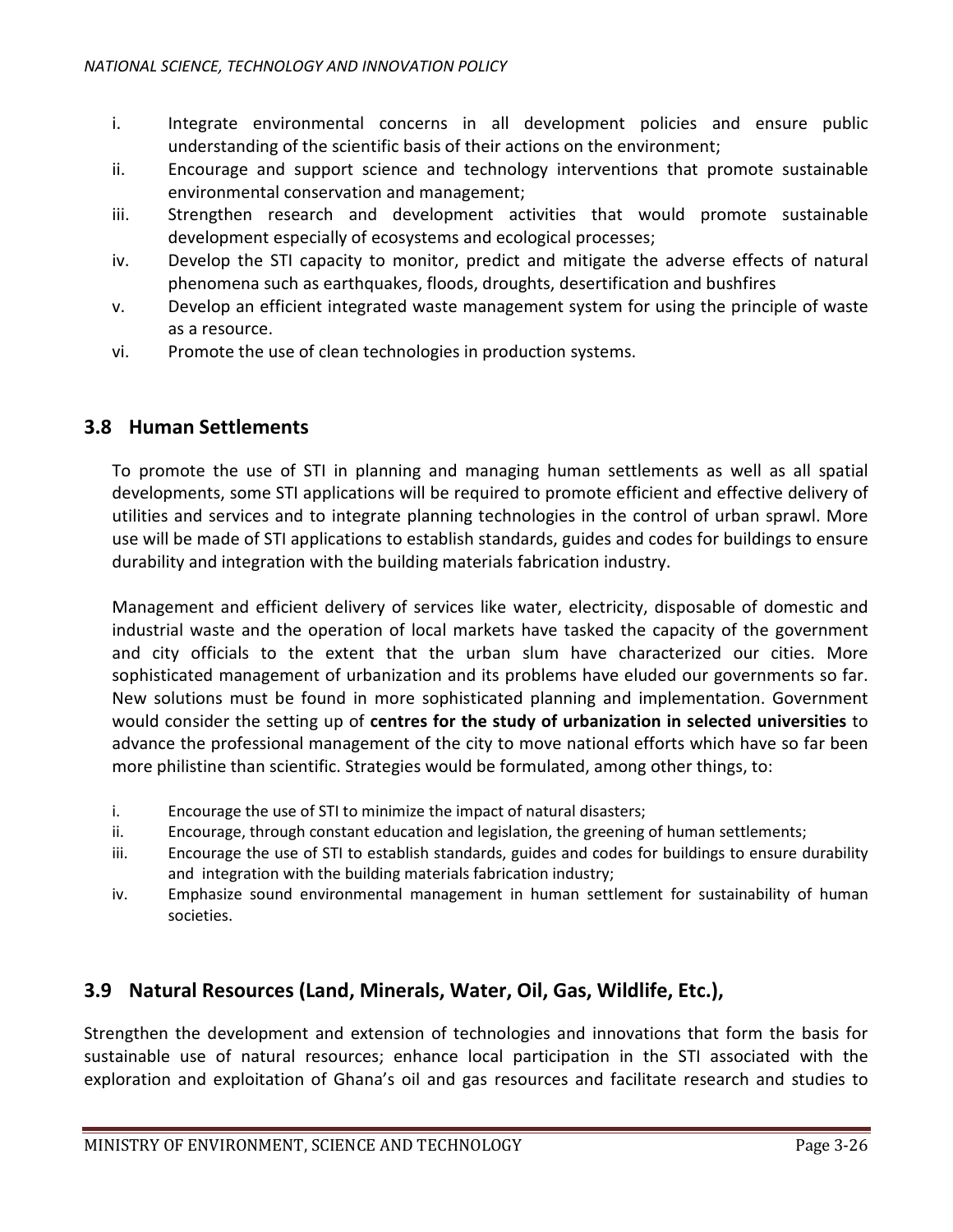ensure prevention or control of pollution of surface and ground water; There would be strategies formulated to among other things:

- i. Support research in the exploration and exploitation of additional mineral resources; development and utilization of natural resources;
- ii. Strengthen the development and extension of technologies and innovations that form the basis for sustainable use of natural resources;
- iii. Promote research and measures to protect and conserve biological diversity of the country;

### **3.10 Science Acculturation**

The STI Policy aims also at promoting a culture of science, technology and innovation through public and private awareness campaigns and the development of an information system to enhance the scientific thinking of Ghanaians in their everyday lives. It would promote and support STI literacy programmes to facilitate the adoption and application of science and technology. Among other things, there would be strategies to;

- i. Facilitate the packaging of research findings to be disseminated by the mass media;
- ii. Facilitate the training of human resources in STI writing and communication;
- iii. Popularize STI through the establishment, investment and management of science museums, STI fairs, and in exhibitions to allow public participation in STI activities in all parts of the country.

#### **3.11 Information and Communication Technologies**

ICT is a dominant new technology which must be fully popularized and deployed in all sectors of the economy. The STI Policy would aim to promote the use of STI to ensure modern information and communication technologies are available and utilized at all levels of society. Specific ICT strategies include to:

- i. Ensure STI capabilities exist to integrate ICT into all sectors of the economy including education, industry, agriculture and health; (extend to e-governance)
- ii. Develop a national competence for computer hardware and software engineering and information security;
- iii. Facilitate the development of a modern ICT infrastructure to improve teaching, learning and research.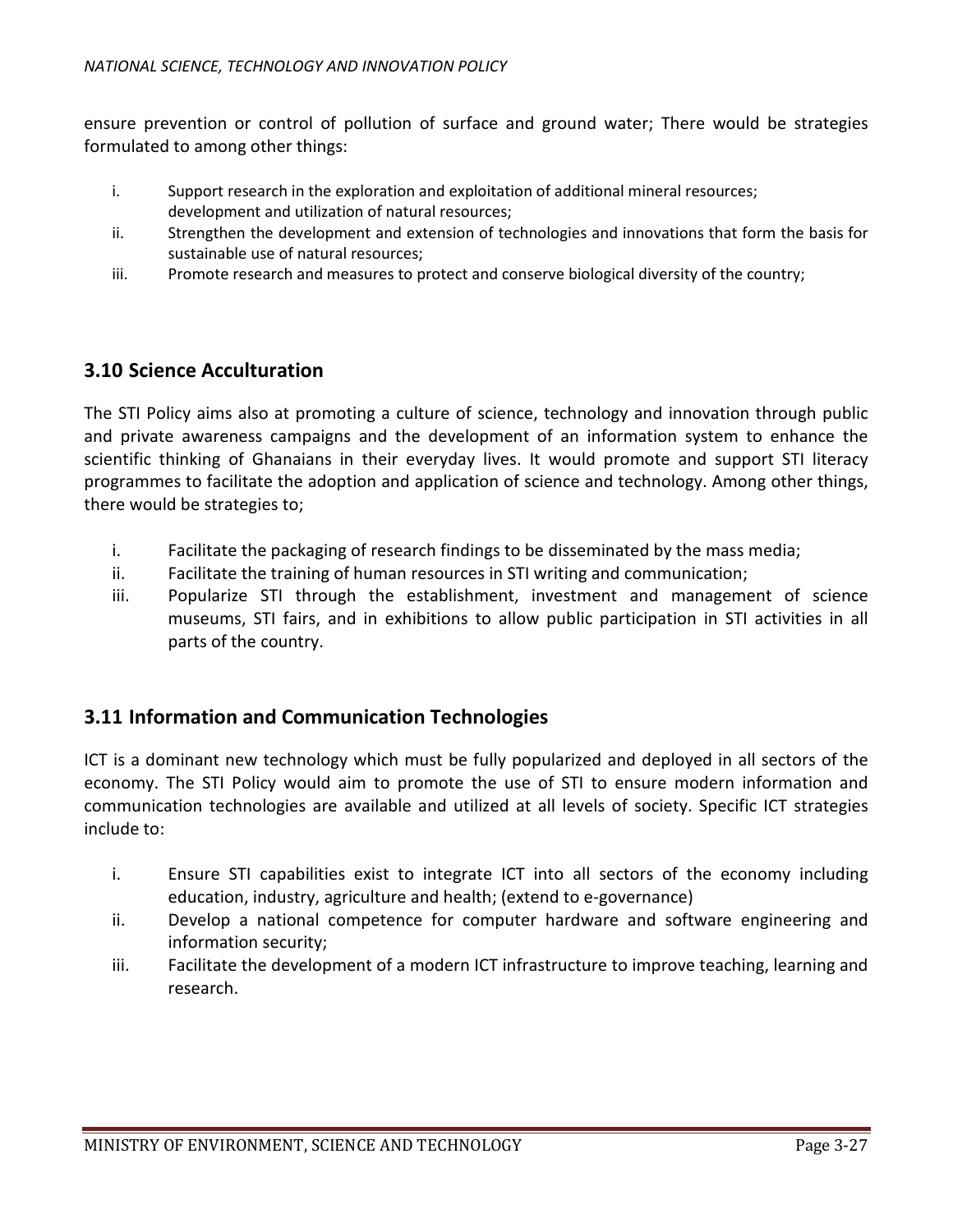#### **3.12 Building and Construction**

Infrastructural development and especially in housing is fundamental to the attainment of the national vision. A primary aim in this policy is to develop the STI capacity to support the building and construction sector, including the development of local raw materials and equipment and to encourage their use. Some interventions include:

- i. Develop the necessary capability in building and construction design, management, execution and production of building and construction material and equipment;
- ii. Support the popularization of appropriate and local-specific building and construction and low-cost materials and technologies;
- iii. Ensure the standardization of building, design and construction materials for rationalizing their use and public safety especially in the informal sector;
- iv. Encourage the training of artisans in the use of local materials and equipment.

#### **3.13 Science, Technology and Innovation and National Security**

National security is paramount in ensuring stability and sustainable governance in Ghana. The policy will aim to develop STI capacity for the country's security services to enhance the efficiency and effectiveness in their operations. Some specific interventions include:

- i. Support the development of STI to enhance the country's security infrastructure;
- ii. Promote the use of STI to combat sophisticated crimes,
- iii. Enhance the teaching, research and application of science and technology in the security services.

#### **3.14 Nuclear Science and Technology**

In line with the efforts to explore the application of all sciences, there will be efforts to exploit a nuclear Science and Technology. This policy will aim to promote further the peaceful uses of nuclear science and technology in the national development process. Expected interventions include:

- i. Develop the requisite infrastructure and human capacity for nuclear science and technology;
- ii. Accelerate the application of nuclear science and technology in all sectors including energy, health, agriculture and industry.
- iii. Establish a national regulatory framework for ioninzing and non-ionizing radiations to ensure public safety.
- iv. The decision to develop nuclear energy as an additional source of energy will be followed with planning and investments.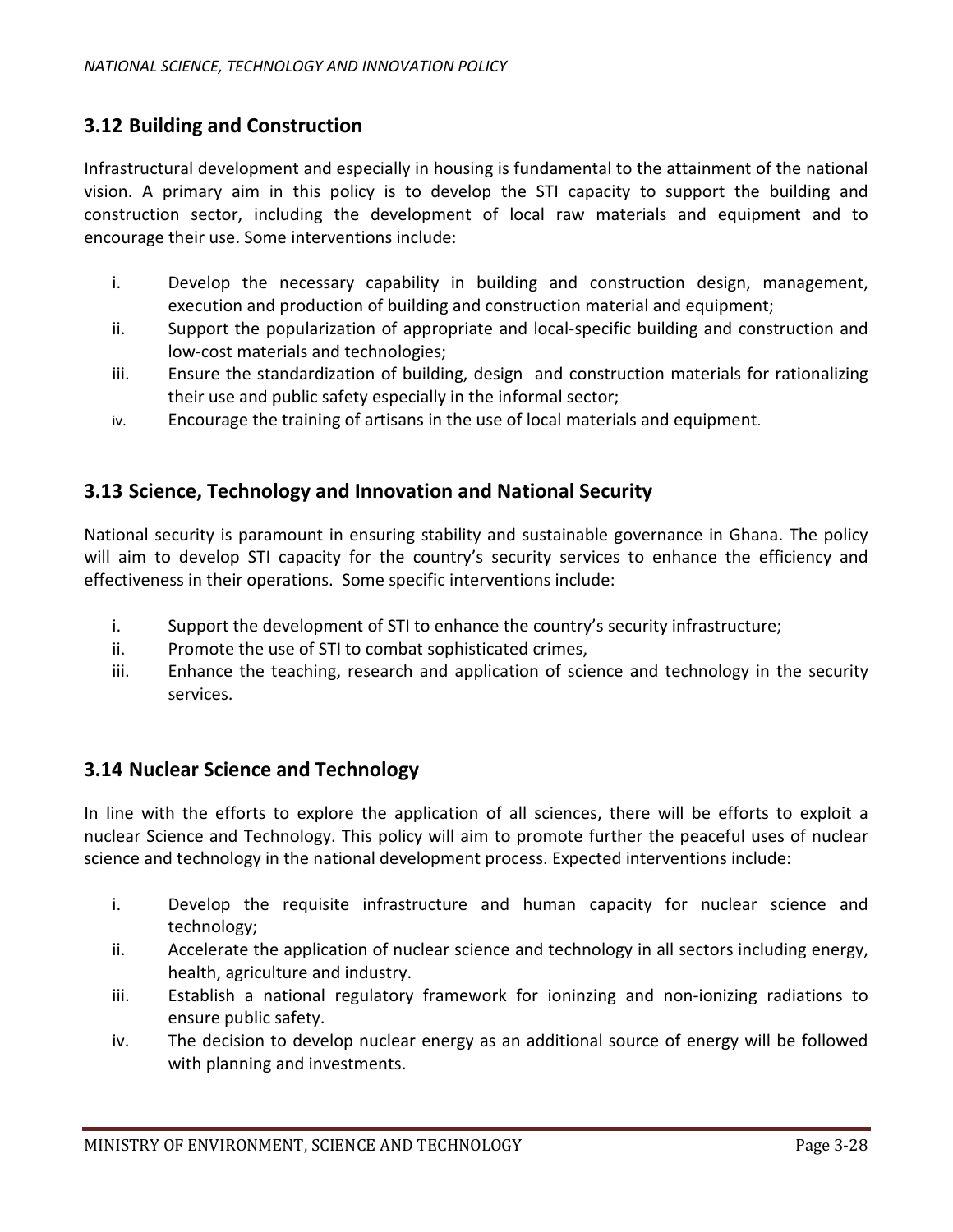#### **3.15 Basic Research**

Scientific enterprise thrives on active basic research. Though Ghana must adhere to the principle of not re-inventing the wheel, the researchers will be supported to undertake basic research relevant for socio-economic activities. The policy will aim to promote and encourage basic research as the bedrock of scientific and technological innovation. Expected interventions include:

- i. Encourage and support basic research through the provision of adequate resources;
- ii. Acquire the requisite state of the art infrastructure for the furtherance of education, training and research;
- iii. Create incentives for the study of basic science at undergraduate and postgraduate levels;
- iv. Educate, train and retain appropriate and adequate research and technical personnel for basic research;
- v. Ghana will seek opportunities to collaborate with partners in the African Union and foreign partners for education, training and research;
- vi. As in applied research, government will seek out all known and innovative strategies to utilize fully the special knowledge and skills of Ghanaians and other Africans in the diaspora. A national register will be kept of all accomplished Ghanaians who will be regarded as external faculty of our universities and will be honoured accordingly if they make their contributions available nationally.

#### **3.16 Sports and Recreation**

Ghana is a sporting nation. The experiences of the leading sporting nations of the world illustrate the huge impact STI could have on sports. The STI policy will also promote scientific and technological methods which enhance the development of all sports and the following interventions will be made:

- i. Promote research and development in sports medicine and nutrition, physical education and other disciplines to produce high caliber of sportsmen and sportswomen including the physically challenged;
- ii. Facilitate the development of recreation as a health maintenance factor;
- iii. Encourage STI courses related to sports at all levels of education.

#### **3.17 Youth Innovation**

Every effort will be made in the educational system and popularized through the mass media the applications of science, technology and innovation among the youth. The youth being the heart of the nation will be critically groomed to integrate the youth into the National Innovation System.

Specific interventions will include: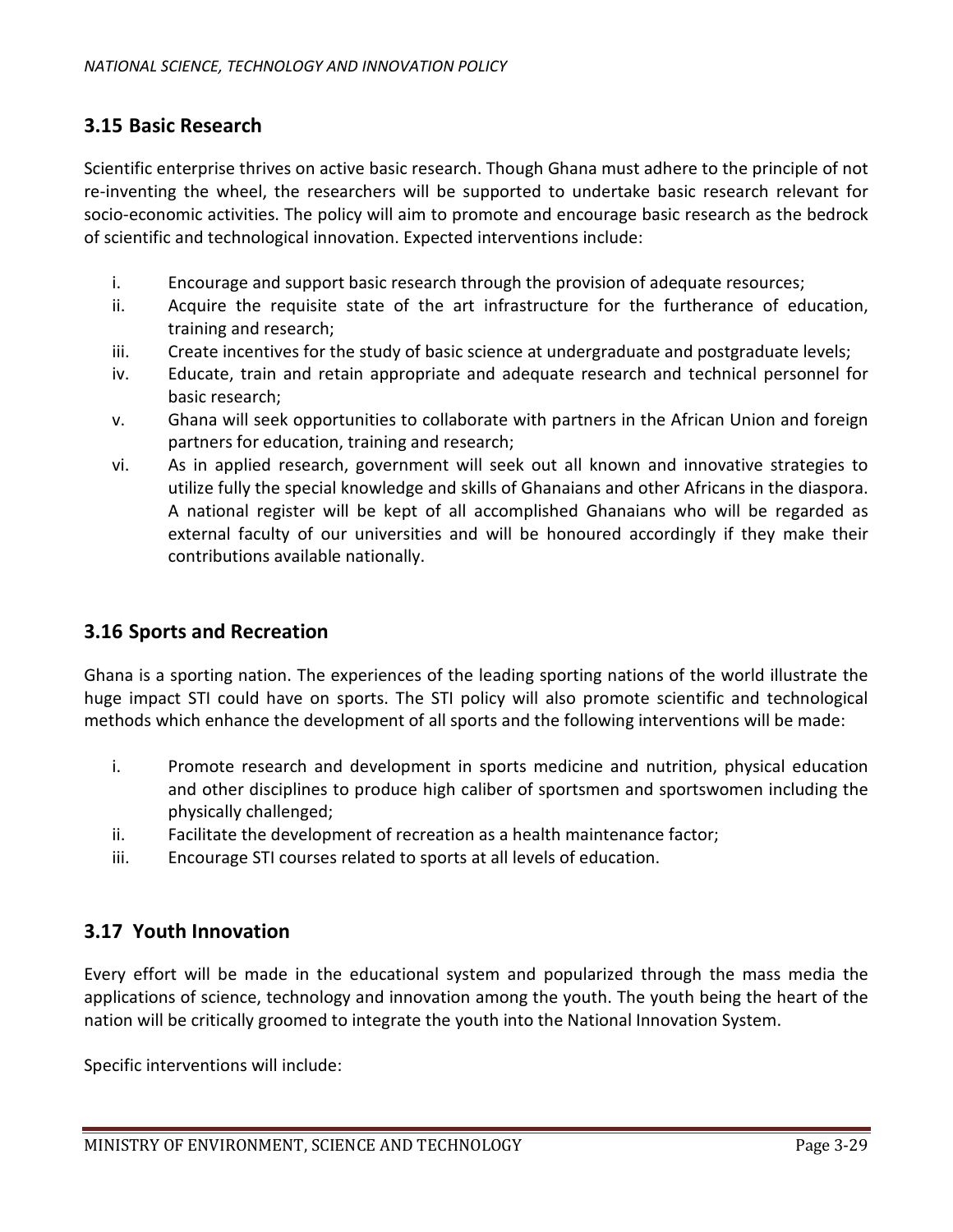- i. Promote innovation at all levels of the educational system;
- ii. Encourage activities that bring the STI capabilities of the youth such as; hold regular Science and Mathematics clinics and computer programming clinics for both girls and boys to encourage science learning; promote STI competition among the youth;
- iii. Establish awards schemes that reward innovation among the youth;
- iv. Provide scholarships for promising science students.
- v. Establish mechanisms for encouraging young people to move into the sciences;
- vi. Initiate mechanisms to identify young scientists;
- vii. Establish mentoring programmes in STI for the youth.

### **3.18 Roads and Transport**

An efficient modern economy requires a modern and well-developed transportation network. To use STI to improve the road and transportation system and promote more efficient and safe movement of people, goods and services;

Specific interventions will include:

- i. Promote R&D in the road and transportation system;
- ii. Facilitate the adoption and use of R&D outputs and local innovations for road design and construction;
- iii. Encourage investment in local innovation in the transport sector;
- iv. Create information management systems for transport companies to improve on service delivery;
- v. Develop appropriate scientific human resource for the transportation system.

#### **3.19 Tourism**

As a major source of revenue and job creation applications of STI to improvement of service delivery in the tourism industry will be vigorously pursued. The tourist industry holds the potential of a major source of foreign exchange for Ghana. STI applications will aim to enhance such earnings.

Specific interventions will include the following:

- i. Promote STI in the in marketing Ghana's tourist resources;
- ii. Adopt relevant technologies in the operations of tourist industries;
- **iii.** Design and implement training schemes to enhance the competence of the technical staff of the tourist industry.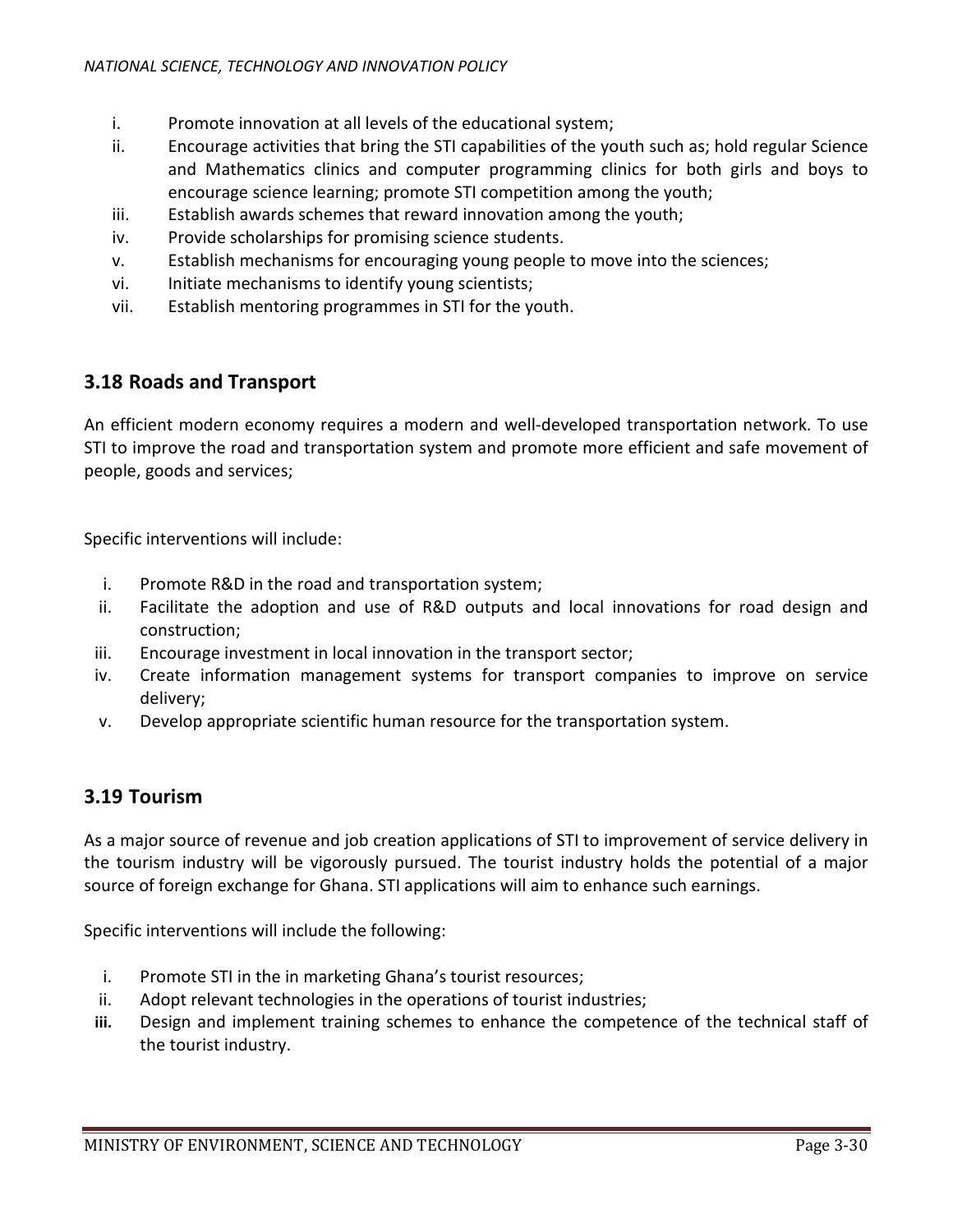# **4. CHAPTER: MANAGING SCIENCE, TECHNOLOGY AND INNOVATION POLICY**

A sector ministry in charge of science, technology, and innovation will manage and implement Government's STI policies. This mandate will be executed through the organizations operating under its auspices and where necessary through other relevant organizations. The sector minister being a cabinet member will provide the needed leadership to link with other ministries and organizations for STI application and development in the country. The Ministry of Environment, Science and Technology (MEST) has the following Department and Agencies under it and will work through them for the achievement of its overall goal:

- Council for Scientific and Industrial Research;
- Ghana Atomic Energy Commission;
- Environmental Protection Agency;
- Town and Country Planning Department.

The ministry will be structured with a head of policy planning (with the status equivalent to a Director of the CSIR research institute) who has the appropriate experience to interact with the country's scientific and technical experts as well as with government policymakers. The ministry will have representatives assigned to interact with each of the relevant sector ministries in order to ensure the implementation of the sector STI strategies in chapter 3.

## **4.1 Apex STI Body**

There will be an apex STI body established to ensure strong advocacy for STI in the country, to provide STI advice to the ministry and the President, and to ensure coordination and harmonization of the nation's STI policy and programs. This body would serve as a Think Tank institution and it is meant to provide the brain power for national strategic STI policy formulation. The body, rather than diminish the MEST, would provide the Ministry added space to influence STI policies in all sectors by creating a think tank capacity for STI that can advise the highest offices of the land.

The apex STI body will be established as an STI Commission (or Council) composed of representatives of Ghana's STI institutions including government, research institutes, universities, the private sector, and other relevant institutions. The Commission will be chaired by a distinguished Ghanaian scientist, engineer or technologist to be appointed by the President. The Commission will be limited to no more than 12 members to ensure its ability to operate efficiently. The Commission will be supported by a small cadre of technical staff with expertise in STI policy matters.

The apex STI body will liaise with MEST to ensure that the following STI management functions are performed:

> • Provide advice to the President and ministries on STI policy formulation and program design, so that they will best serve the specific needs of the country.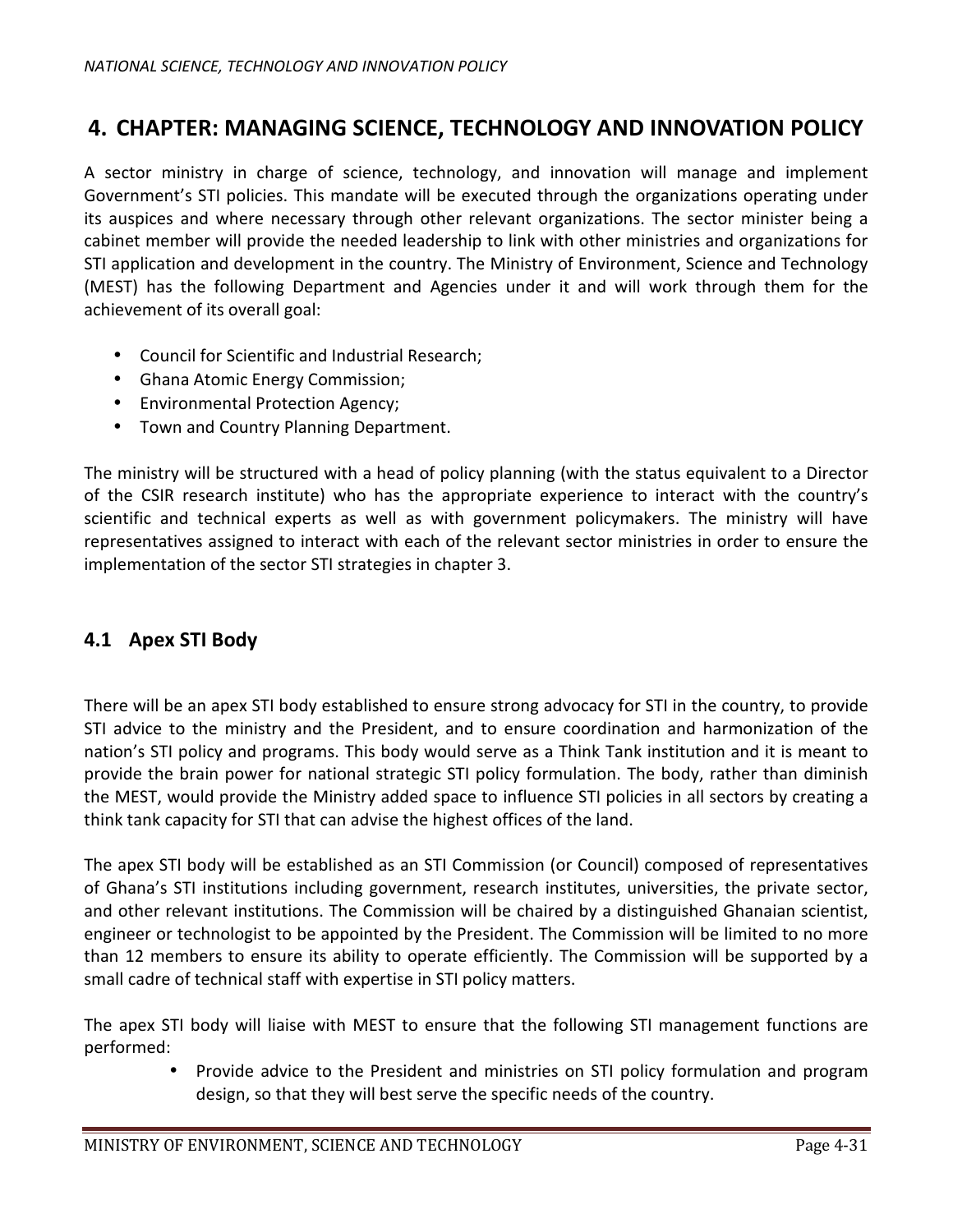- Provide STI advocacy, so that the voice of the country's STI community will be represented in the country's programs and policies at all levels.
- Ensure coordination and harmonization of the country's STI policies, so that STI activities are comprehensive, complementary, and reinforcing across all sectors and ministries.
- Provide monitoring and evaluation of the implementation of this STI policy, to ensure that the activities initiated to this end are for the benefit of the Ghanaian society. In this wise, a body (or bodies) of experts will be set up under the STI apex body to perform the role of reviewers of the implementation strategies of all STI activities.

### **4.2 The Policy, Planning, Monitoring and Evaluation Directorate**

The Policy, Planning, Monitoring and Evaluation (PPME) Directorate of a Ministry may be described as the Ministry's nerve centre. This is the Directorate responsible for Policy formulation and the development of appropriate strategies for the monitoring and evaluation of these policies. The Directorate is also responsible for managing the process for the preparation of the Ministry's Budget.

With the Ministry responsible for Policy formulation and its associated implementation arrangements, the role of the PPME Directorate cannot be over-emphasized. These functions of the Directorate are not limited to the Ministry alone but also to Departments and Agencies under it.

It is important that the Directorate has adequate resources – especially the right quality and quantity of personnel – for it to be able to function effectively and efficiently. For the Directorate to gain the respect it needs to function, it is important for personnel of the Directorate to have the types of qualifications which will make it easy for them to work not only with bodies such as the National Development Planning Commission and the Ministry of Finance but also the Departments and Agencies under it. The following is proposed as the structure of the PPME Directorate of the Ministry of Environment, Science and Technology.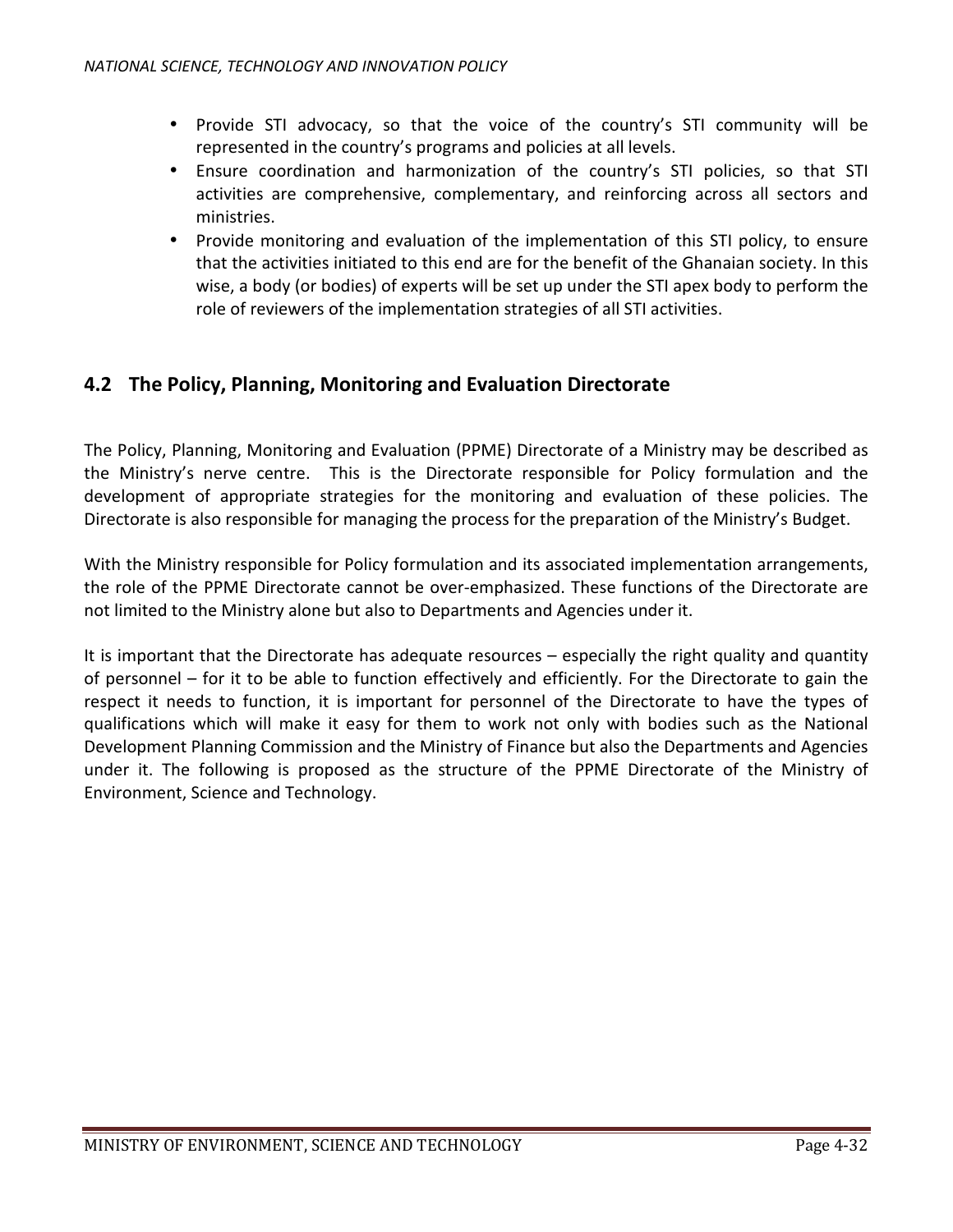#### **Figure 1: Proposed Structure of the PPME Directorate of MEST**

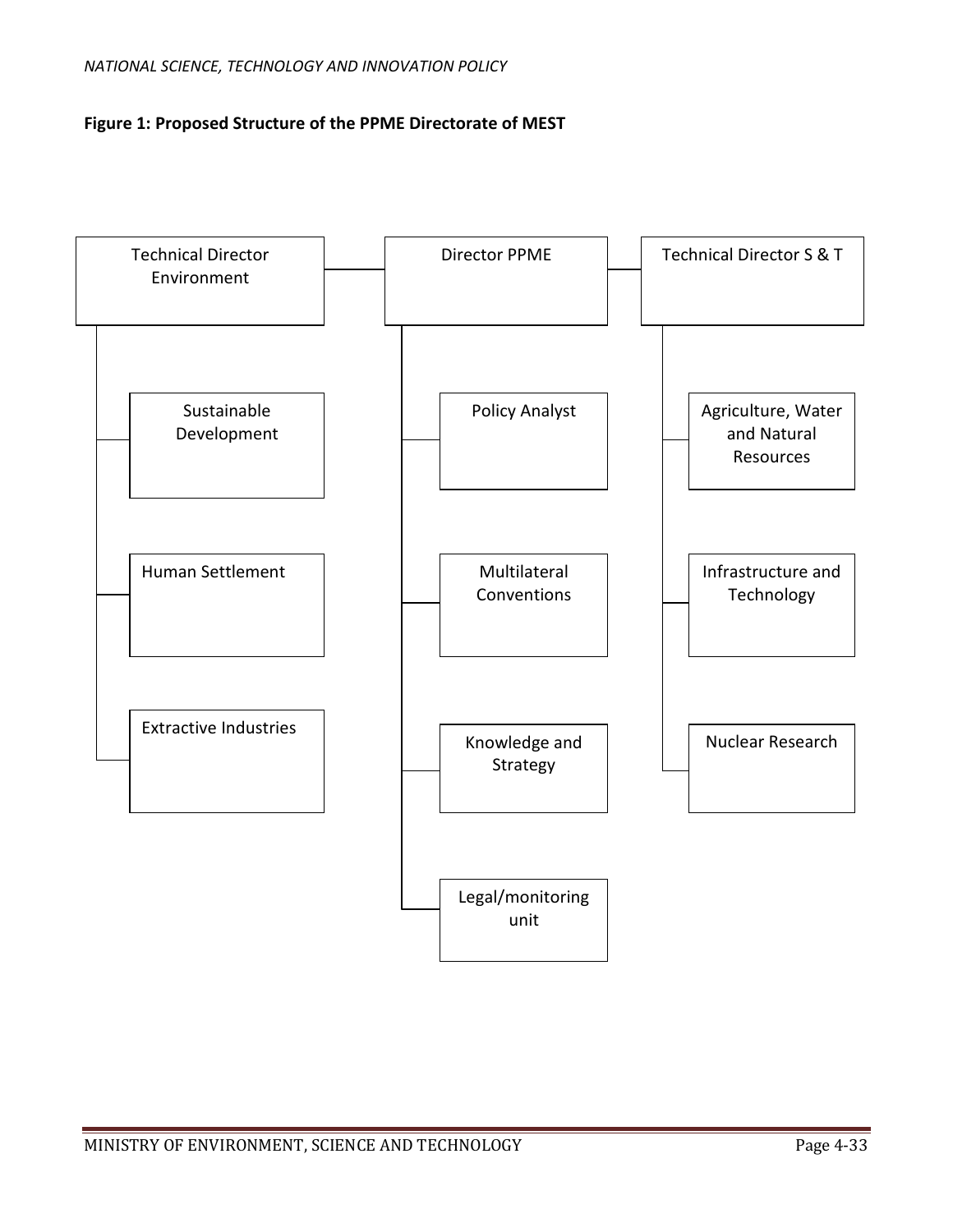The structure proposed will incorporate technical experts in the various disciplines identified who will be headed by a three man directors in the various technical main line directorates.

#### **4.3 Measuring the Performance of Science, Technology and Innovation**

To ensure that the implementation of science and technology is on course for the benefit of the Ghanaian society, Government will put in place mechanism for monitoring and evaluating the performance of activities initiated.

In this wise, a separate body (or bodies) of experts functioning on part-time basis, will be set up to perform the role of reviewers of the implementation strategies of all science and technology activities. The distinguished experts may come from local institutions, the diaspora or may be foreign experts conducting the review. Incentive schemes will be developed for individuals and institutions identified as contributing positively to the development and promotion of science and technology in the country.

### **4.4 Promoting the Development and Utilization of STI Capabilities**

In line with the vision for science and technology-led economic growth and enhancement in the quality of life, government will take necessary measures to develop fully, national science and technology capabilities to enable it achieve greater productivity and efficiency, and to attain self-reliance in terms of trained skills and technical know-how.

In this wise various actions will be carried out in broad terms to create the required capabilities. A comprehensive training programme will be designed and implemented, with special emphasis on indigenous capabilities with respect to adaptation, absorption and mastery of imported technologies, skills and know-how for basic research, research and development, and information management. New and emerging technologies, commercialization and dissemination of research results will be strengthened and expanded.

National education policies will be periodically reviewed by collaborating with the Ministry of Education and other relevant bodies with a view to enabling them to respond to national needs. These reviews will target science education, teacher training, curriculum development, teaching/learning methods, engineering and entrepreneurial skills development, among others;

## **4.5 Promoting Science and Technology Capacity Building**

In view of the fact that Ghana intends to promote and nurture innovative development as its goal, a system will be developed to attract, retrain, motivate and retain indigenous scientific, technical and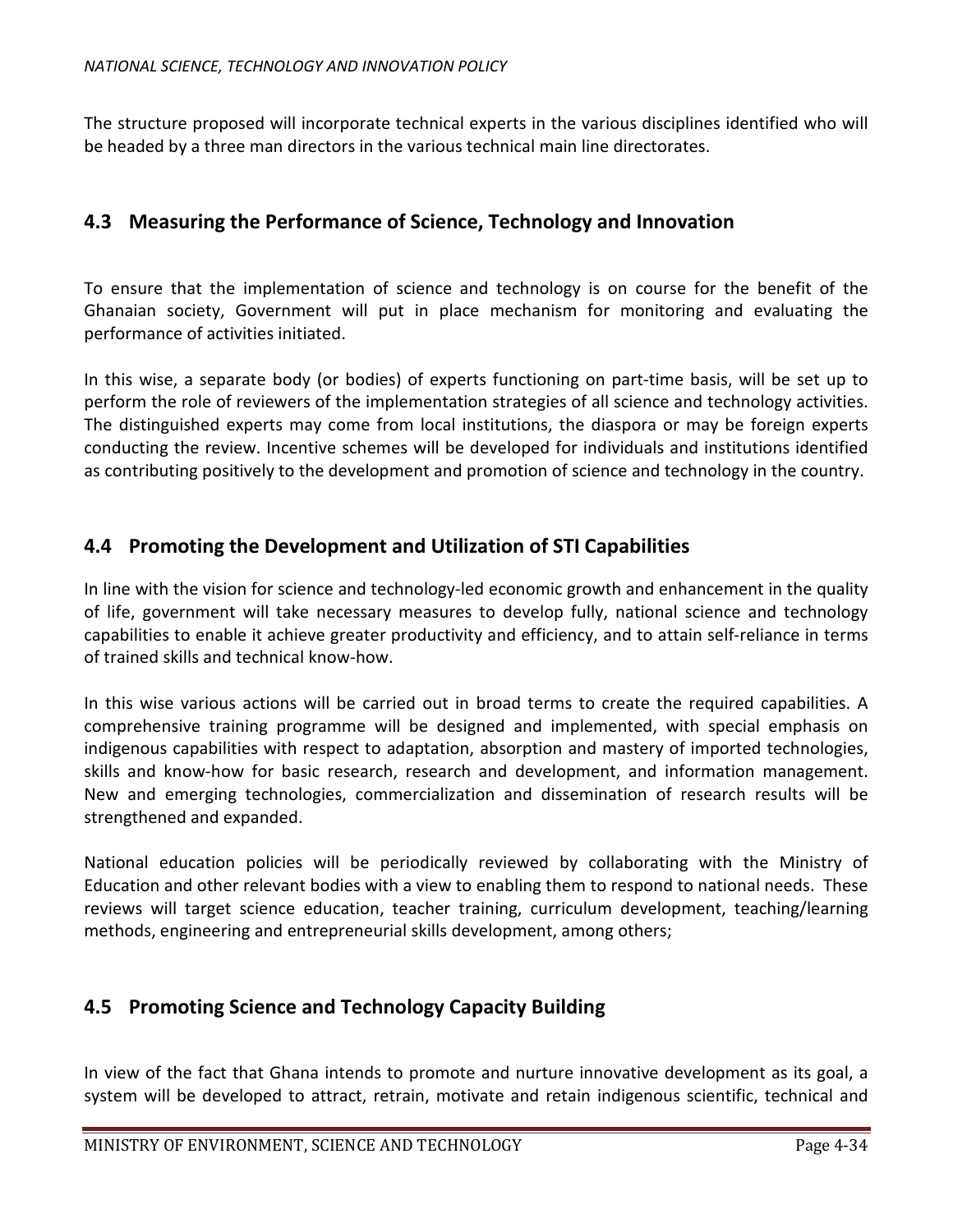technological skills and know-how. Deserving scientists, engineers and technologists will be given special recognition through awards. Remuneration for practitioners of science and technology would be packaged to minimize the brain drain.

New approaches to education and training shall be developed to equip researchers to work more effectively in an innovative manner. This will require new curricula and training programmes that are comprehensive, holistic and flexible rather than being narrowly discipline-based. Education and training in an innovative and competitive society should not rap people within constraining specializations, but enable them to participate and adopt a problem-solving approach to social and economic issues within and across disciplinary boundaries.

## **4.6 Strengthening National Engineering Design and Production Capacity**

The acceleration of the mastery of known technologies is of prime importance in the industrialization programme. Government will facilitate the establishment of centre(s) for engineering and manufacturing, pilot and demonstration plants in selected institutes and departments to promote the development of indigenous capacity and capability in these and other fields. An all-embracing capacity for industrial design will be established in support of quality presentation at all levels of product development and manufacture. The ministry will also spearhead the establishment of technology incubators and industrial parks to enhance the commercialization of local technologies.

## **4.7 Strengthening the Protection of Intellectual and Innovative Property Rights**

One of the forward movers of science and technology development is the official recognition of innovation and the need to protect the rights of such innovation for the benefit of society. In this respect, government will encourage and promote science and technology development through the protection and use of intellectual and innovative property rights. This will be achieved through strengthening the system for the protection of intellectual property rights, facilitating the use of industrial and other property rights for the development of science and technology; and establishing and strengthening intellectual and industrial property rights as well as information management systems. The ministry will take appropriate steps to ensure that innovative ideas in the informal sector when identified are protected.

#### **4.8 Promoting participation of Women in Science and Technology**

Traditionally women have not been encouraged to embrace the learning of science at all levels of the educational system. This has created a lopsided proportion of women involved in the learning, teaching and practice of science, engineering, technology and related fields as compared to their male counterparts.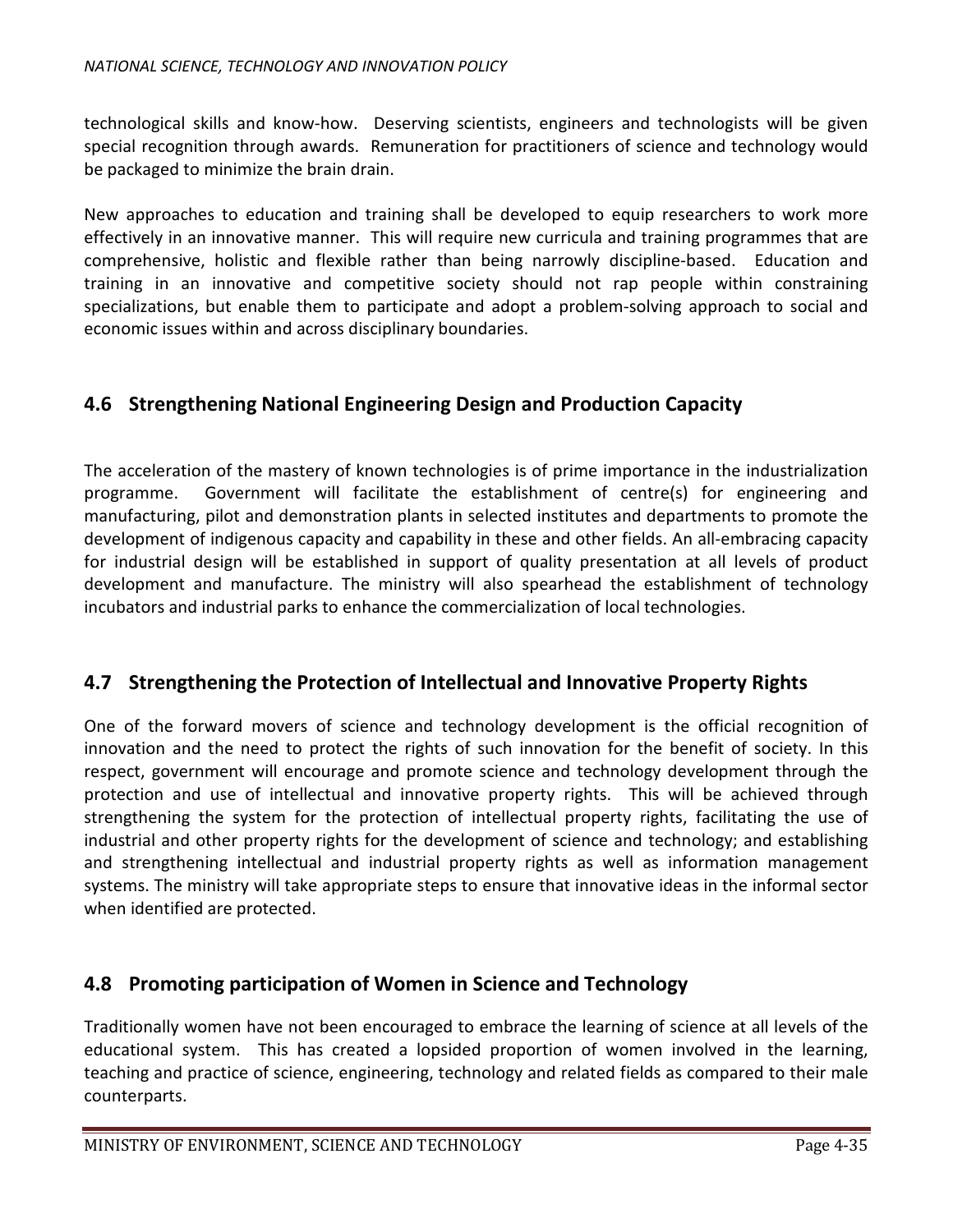In order to improve the ratio towards equilibrium, Government will take appropriate measures to institute programmes which encourage girls to specialize in science, mathematics and engineering at the secondary and higher echelons of the education system. MEST will design special incentive packages for female science students as instruments of motivation.

The ministry will also promote innovation in women micro and small enterprises (MSEs) especially in the rural areas. Special programmes will be designed to encourage rural women engaged in micro and small-scale production to adopt new and appropriate technologies conducive to their fields of operation.

### **4.9 Promoting International and Local Co-operation and Linkages**

The international scene is linked in such a way that exchanges, partnerships, networking and cooperation have become the norm for keeping abreast with the pace of innovation in all sectors of the economy. Given the scope for international co-operation in science and technology at the regional and sub-regional levels, the Government will adopt all necessary measures to consolidate and widen bilateral and multilateral programmes to the benefit of its science and technology plans, especially the flow of scientific and technological information in the national innovation system. MEST will lead in engaging development partners and other international actors in the development of Ghana's national innovation system.

## **4.10 Promoting a Science and Technology Culture**

Science and technology culture may be loosely defined as the sum total of society's concept and attitude to science and technology as expressed in its beliefs, traditional customs and daily occupations. In this respect, the Ghanaian society as a whole has not embraced science and technology and its benefits to any appreciable extent, especially in the conduct of their lives. The lack of science and technology culture limits the application of STI in industry and limits the benefits from modern medicine. This is evidenced in the prevalence of the use of primitive tools in agriculture, fishing, blacksmithing, construction and other technology intensive occupations. At the social level, explanation of natural phenomena is often sought in superstition.

In order to reverse this trend and the slow acceptance of science and technology, Government will harness all available resources to create public awareness of the benefits of science and technology and to seek solutions to socio-cultural and economic problems within the domain of science and technology. In health, agriculture, industry, trade, recreation, etc., the citizenry will be made to recognize the indispensability of science and technology as tools to better their lives.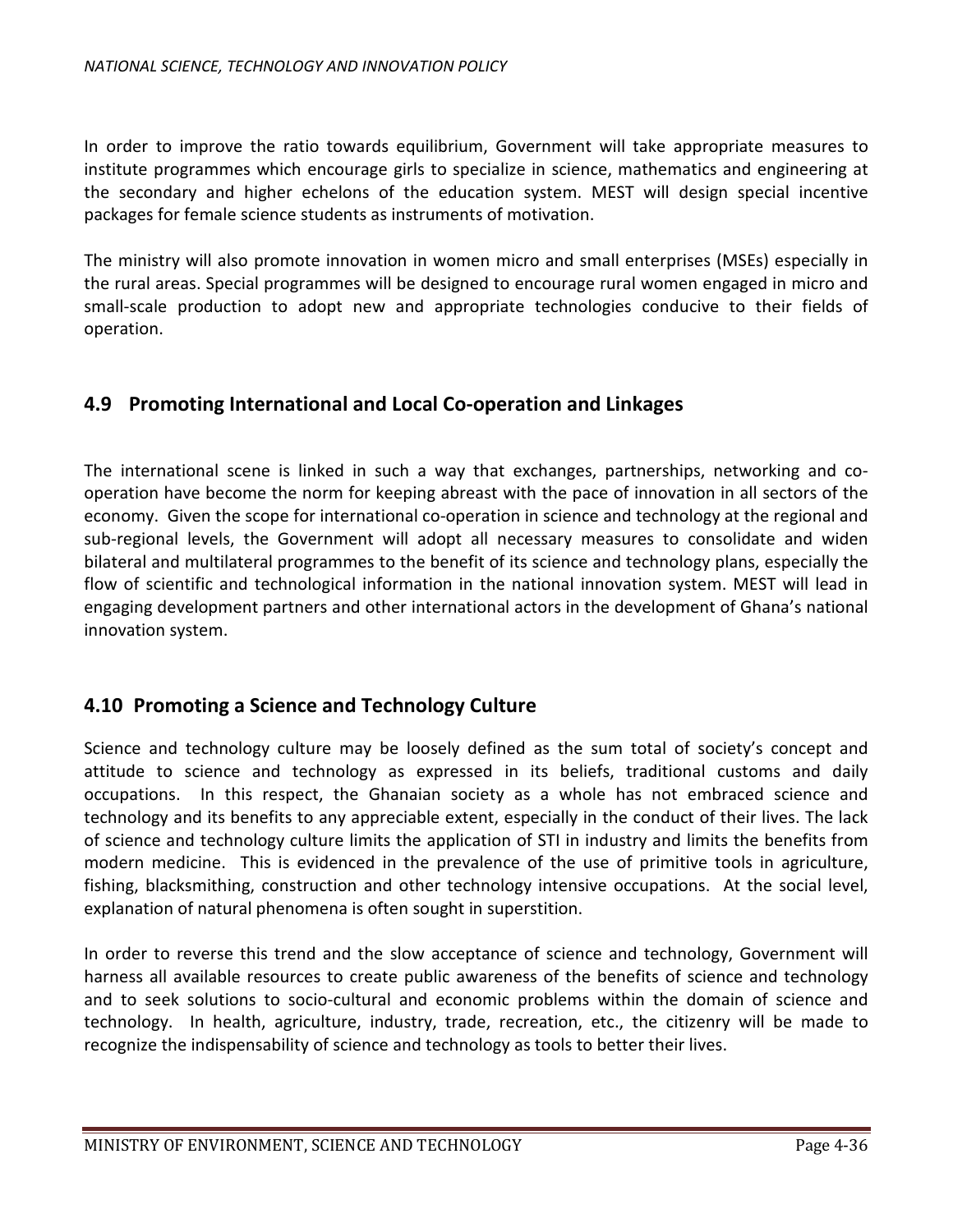# **5. CHAPTER: MECHANISMS FOR FINANCING STI DEVELOPMENT**

The success of a programme for integrating science, technology and innovation into the country's development agenda depends on the establishment of appropriate arrangements for financing the STI development and delivery system. It is important that all sectors of the economy, especially the private sector, realize the importance of science and technology and provide adequate resources to support science and technology activities. The necessary systems should also be put in place to ensure that such resources are utilized optimally and that duplication of activities is avoided, as much as possible.

### **5.1 Government Efforts in Financing Science and Technology**

To ensure the availability of funds at all times to meet the demands of innovation for the benefit of society, Government will:

- i. take stock of all existing funding lines established to support development in science and technology and industry with the aim of streamlining them to achieve economies in their operations;
- ii. strengthen and modify the National Science and Technology Foundation to incorporate support for innovation in its sphere of operations;
- iii. encourage the private sector to support the funding for R&D activities, especially to cater for the needs of the micro, small and medium enterprises (MSMEs) which can be nurtured to become the cutting edge for the commercialization of novel products or processes (that is, products of innovation). Typically, the MSMEs have limited resources both for financing internal R&D and for transferring technology to or from national and international technology vendors;
- iv. accelerate the allocation of a minimum of 1% of the Gross Domestic Product (GDP) to support the science and technology sector;
- v. institute an attractive tax incentive mechanism for contributors to the instituted funds or directly to R&D activities, but in such a way as not to erode the national tax base;
- vi. encourage the formation of a venture capital (high risk) fund administering authority for the commercialization of new technologies from scientific and technological institutions; and
- vii. encourage public procurement of products and services from S&T institutions as a means of facilitating their promotion.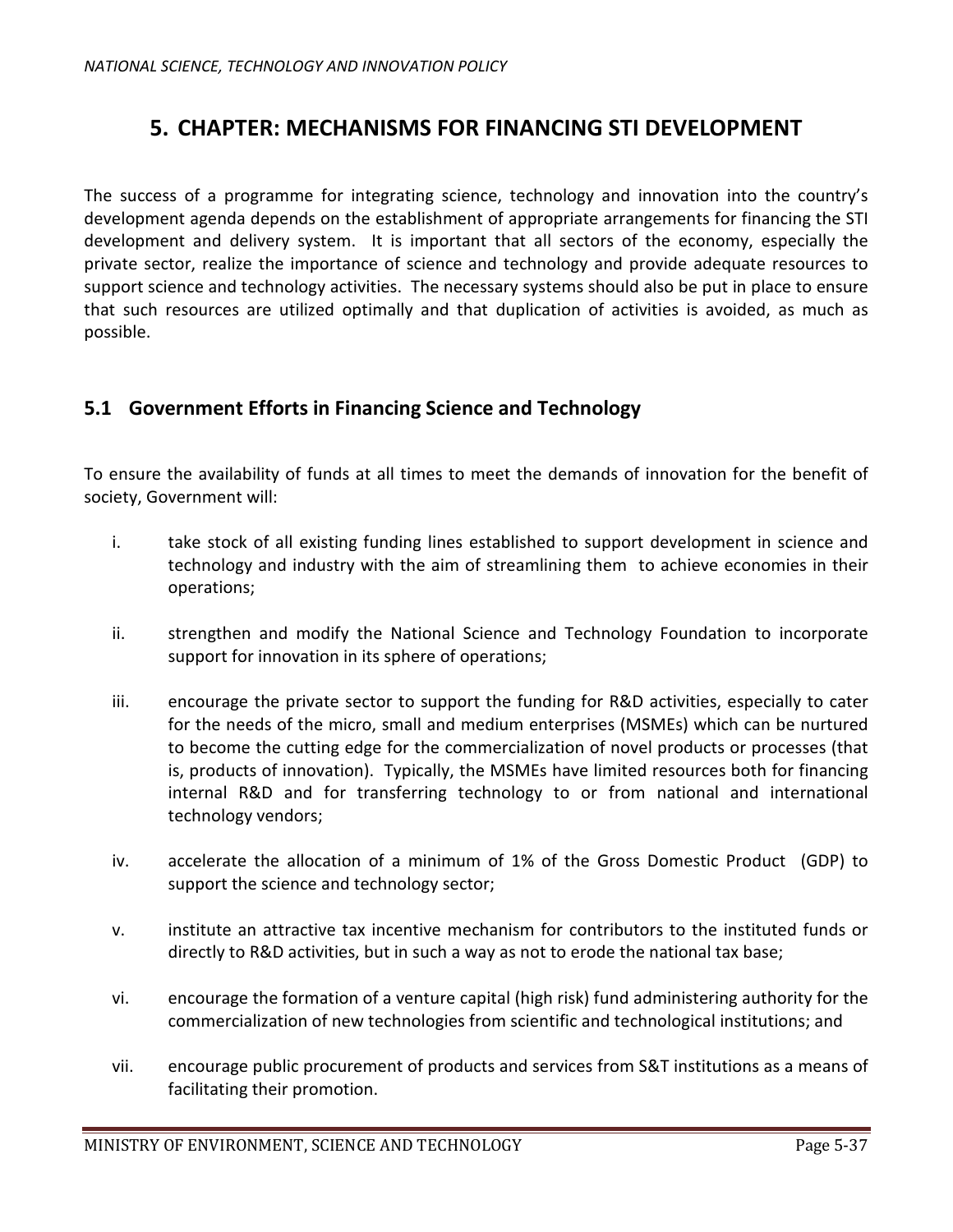In all these funding mechanisms, Government will solicit the effective participation and contribution of the private sector as an indispensable partner in the management of science and technology for the socio-economic development of the country.

#### **5.2 Private Sector Contribution**

The private sector will be encouraged to contribute to financing of STI application and development in Ghana through various schemes. A key strategy will be the initiation of Public-Private Partnerships (PPPs) in the application and development of STI. The private sector will be engaged as interested partners in STI programmes. This is particularly feasible in the commercialization of R&D activities. Where there are substantial innovations, independent companies may be floated to fully commercialise the R&D outputs.

### **5.3 Other Stakeholders' Contribution**

There are other stakeholder institutions, which can make contribution to the financing of STI in the country. For example the GET-Fund can contribute a percentage of the total inflow to STI programmes particularly in the area of high level scientific human resource development. Some of its contribution can be towards increasing the quantum of the Science, Research and Technology Fund (STREFUND) which has been set up to promote R&D in the national innovation system.

The research institutions are also important sources for generating resources for STI application. These institutions will be encouraged to enhance their respective Internally-Generated Funds (IGFs). The sector ministry will institute some matching grants scheme to provide incentives for those R&D institutions showing high performance in this regard.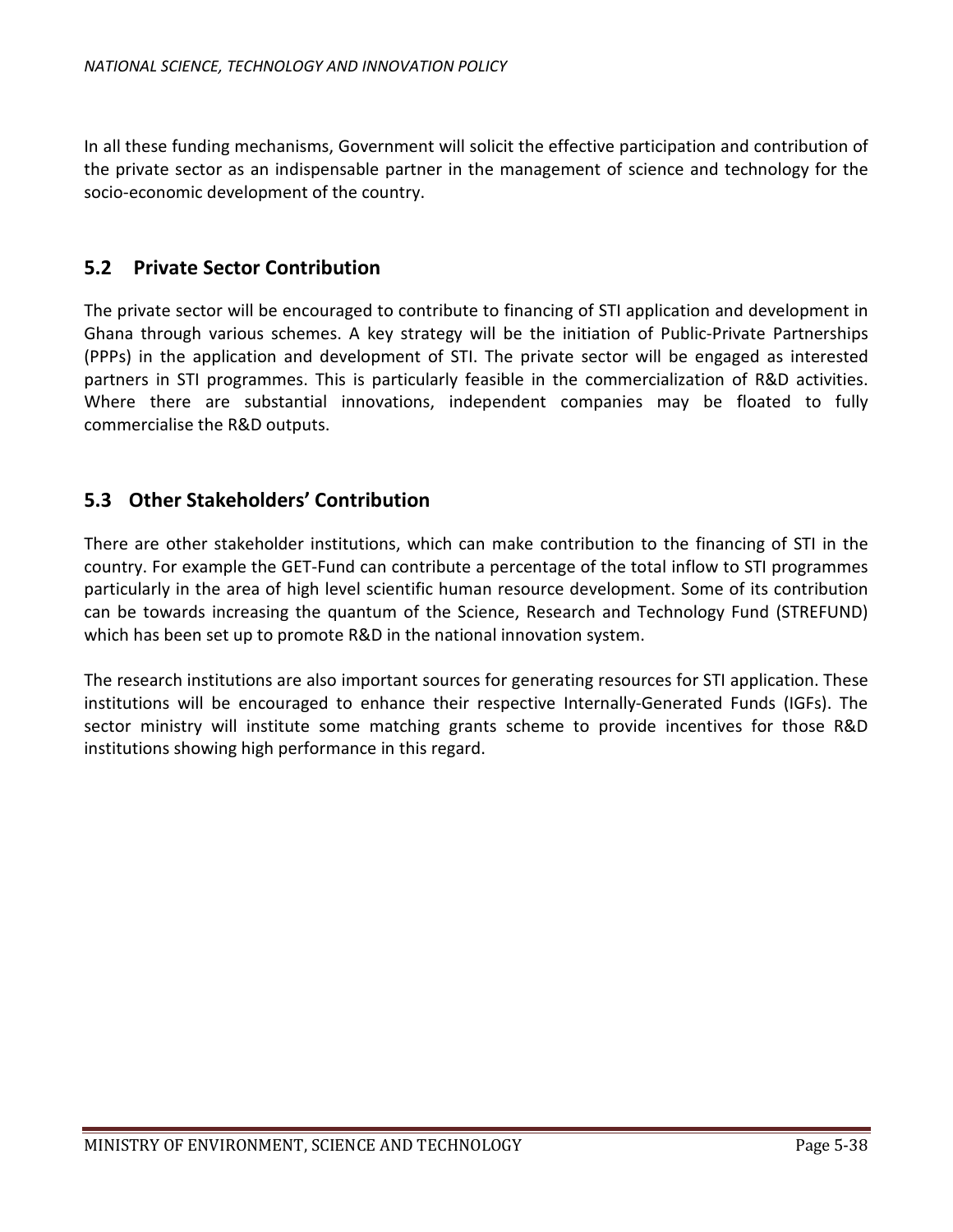# **APPENDIX 1 – THE STI ORGANISATIONAL FRAMEWORK IN GHANA**

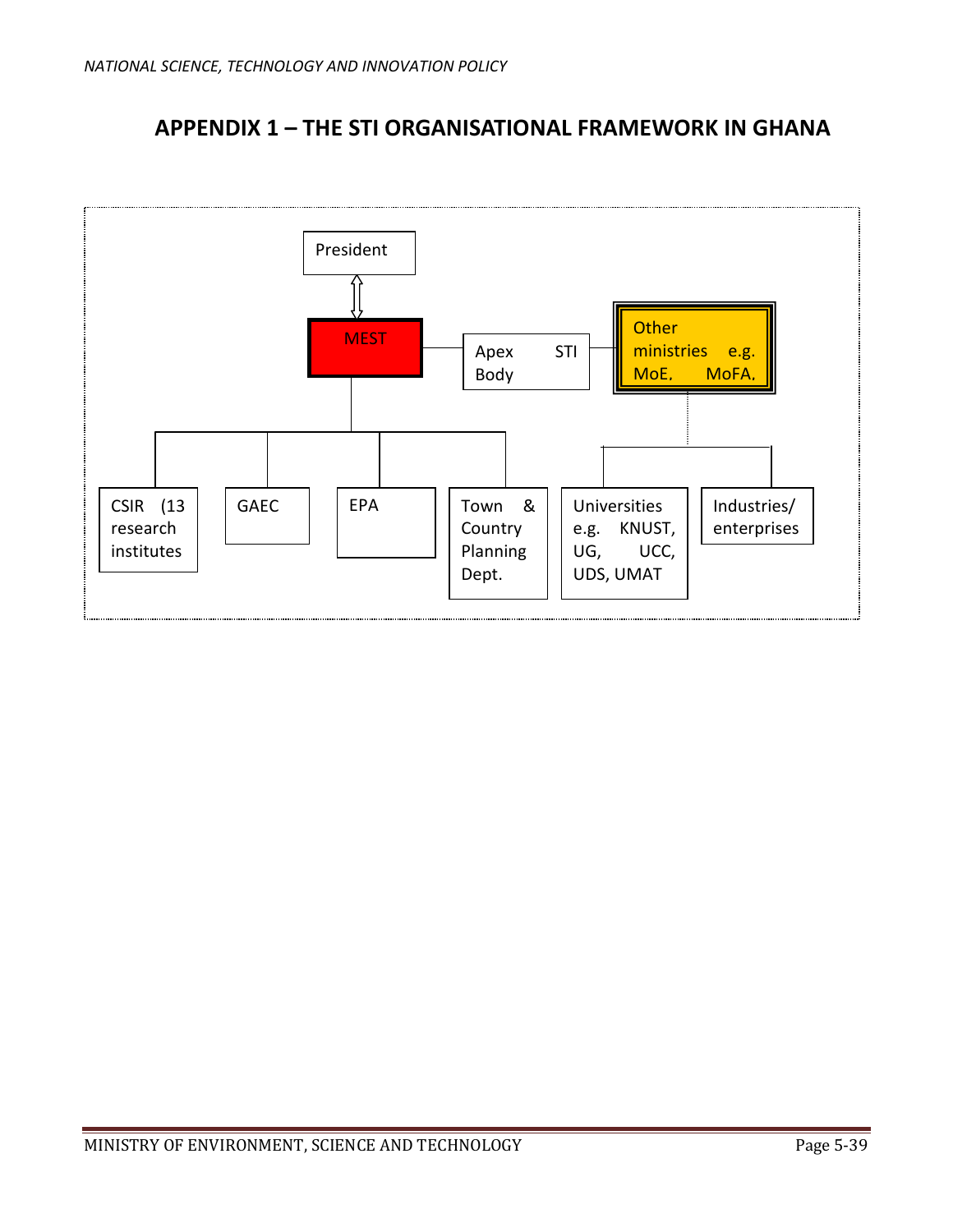# **APPENDIX II - SCIENCE AND TECHNOLOGY SUPPORT AND PROMOTION INSTITUTIONS**

The understated Government Ministries, Agencies, private sector institutions and Non-Governmental Organizations perform policy formulation, planning, programming, co-ordination, monitoring, evaluation and implementation functions relating principally to their areas of competence in the area of science and technology. The Ministry of Science, Environment and Technology will seek to open science desks in the major ministries.

#### **MAJOR MINISTRIES**

National Development Planning Commission Ministry of Environment, Science and Technology Ministry of Finance Ministry of Food and Agriculture Ministry of Foreign Affairs Ministry of Employment and Social Welfare Ministry of Mines and Energy Ministry of Works and Housing Ministry of Health Ministry of Education Ministry of Roads and Transport Ministry of Lands and Forestry Ministry of Trade and Industry Ministry of Communications Ministry of Local Government and Rural development Ministry of Justice Ministry of Defence Ministry of Parliamentary Affairs/Parliamentary Committee on Environment, Science and Technology

#### **MAJOR GOVERNMENT AGENCIES**

Architectural and Engineering Services Ltd. Centre for Scientific Research into Plant Medicine (CSRPM) Cocoa Research Institute of Ghana (CRIG) Council for Scientific and Industrial Research (CSIR) Customs, Excise and Preventive Service (CEPS) Department of rural Housing and Cottage Industries Development and Application of Intermediate Technology (DAPIT) Electricity Company of Ghana (ECG) Environmental Protection Agency (EPA)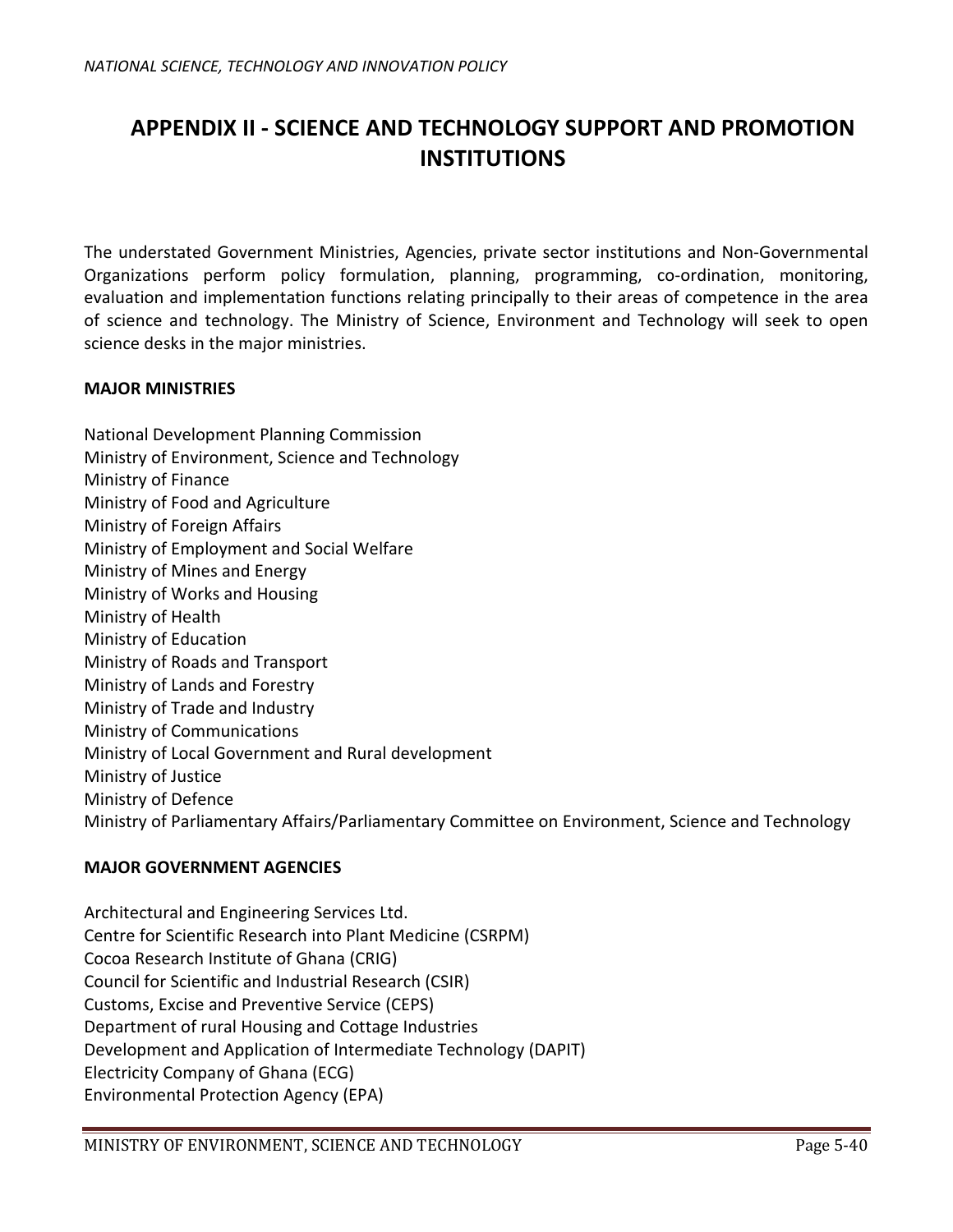Fisheries Commission Food and Drugs Board Forestry Commission Geological Survey Department Ghana Atomic Energy Commission (GAEC) Ghana Broadcasting Corporation (GBC) Ghana Export Promotion Council (GEPC) Ghana Highway Authority (GHA) Ghana Institute of Management and Public Administration (GIMPA) Ghana Investment Promotion Centre (GIPC) Ghana Regional appropriate Technology Industrial Service (GRATIS) Ghana Standards Board (GSB) Ghana Statistical Service (GSS) Meteorological Service Department Minerals Commission National Board for Small Scale Industries (NBSSI) Pharmacy Council Polytechnics of Ghana

- Accra Polytechnic
- Kumasi Polytechnic
- Takoradi Polytechnic
- Cape Coast Polytechnic
- Ho Polytechnic
- Tamale Polytechnic
- Sunyani Polytechnic
- Koforidua Polytechnic
- Wa Polytechnic
- Bolgatanga Polytechnic

Public works Department (PWD) Rural Enterprises Project State Enterprises Commission (SEC) Technical Institutes of Ghana Town and Country Planning Department (TCPD) Universities of Ghana

- University of Ghana
- Kwame Nkrumah University of Science and Technology
- University of Cape Coast
- University for Development Studies
- University of Education, Winneba
- University of Mines at Tarkwa
- Other private universities